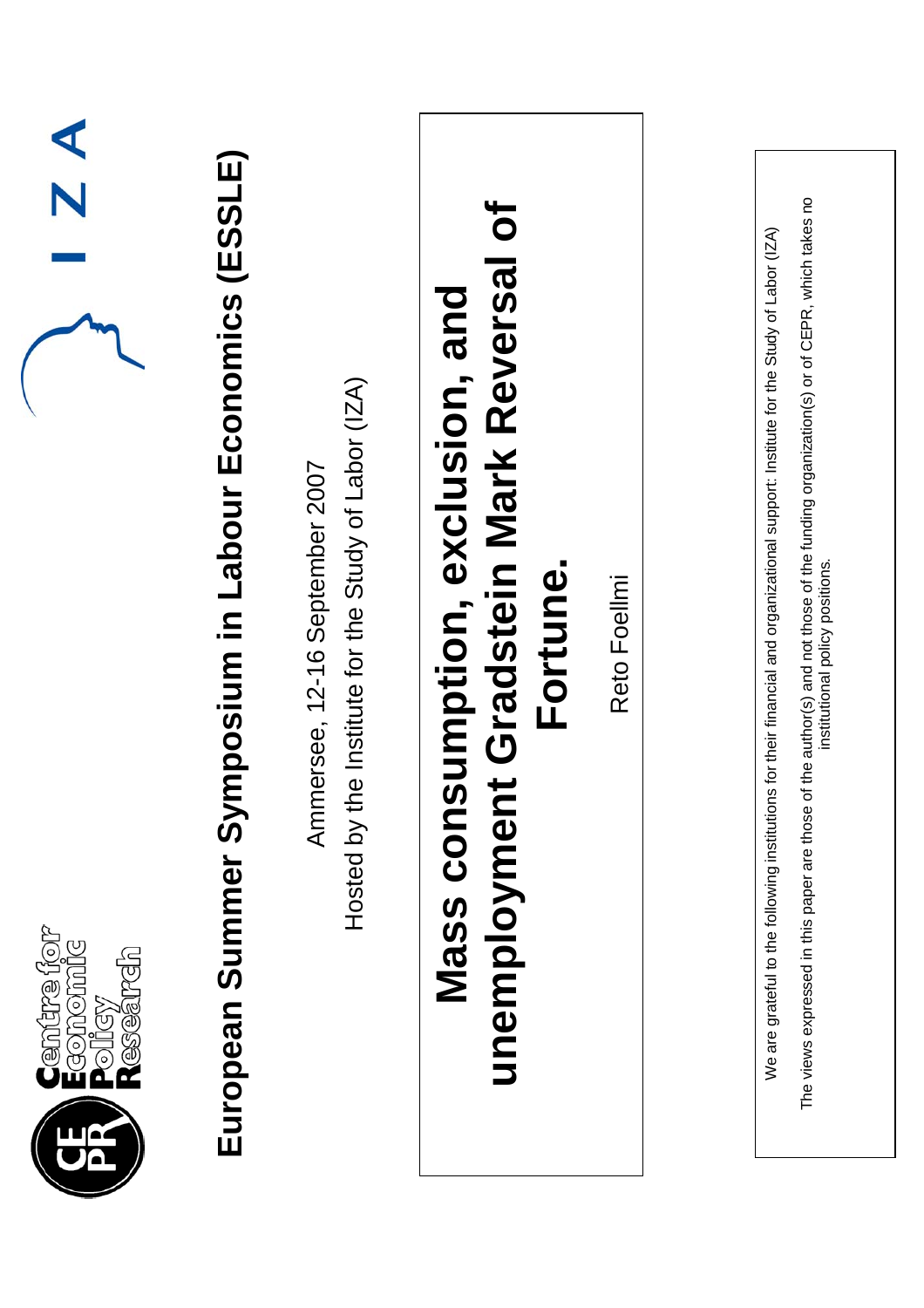## Mass consumption, exclusion, and unemployment

Reto Foellmi, University of Zurich<sup>∗</sup> Josef Zweimüller, University of Zurich<sup>†‡</sup>

May 9, 2007

#### Abstract

We introduce non-homothetic preferences into a general equilibrium model of monopolistic competition and explore the impact of income inequality on the medium-run macroeconomic equilibrium. We find that (i) a sufficiently high extent of inequality divides the economy into mass consumption sectors (where firms charge low prices and hire many workers) and exclusive sectors (where firms charge high prices and hire few workers). (ii) High inequality may lead to a situation of underemployment and that underemployment could be "Keynesian" in the sense that it cannot be cured by downward-flexible real wages. (iii) A redistribution of income from rich to poor (by means of progressive taxation) leads to higher employment and such a redistribution is Pareto-improving. (iv) An exogenous increase in (minimum) real wages have a cost effect (that lets firms reduce their employment) and a purchasing power effect (that creates an incentive for mass production and raises aggregate employment) with ambiguous net effects. (v) The economy may feature multiple equilibria where full-employment and unemployment equilibria co-exist.

### JEL classification: E25, D30, D42, L16, E24

Keywords: Income distribution, monopolistic competition, mark-ups, exclusion

<sup>∗</sup>University of Zurich, Institute for Empirical Research in Economics, Bluemlisalpstrasse 10, CH- 8006 Zürich, Tel: ++41-1-634 37 26, Fax: ++41-1-634 49 07, e-mail: rfoellmi@iew.unizh.ch.

<sup>†</sup>University of Zurich, Institute for Empirical Research in Economics, Bluemlisalpstrasse 10, CH- 8006 Zürich, Tel: ++41-1-634 37 24, Fax: ++41-1-634 49 07, e-mail: zweim@iew.unizh.ch. Josef Zweimüller is also associated with CESifo, IZA, and CEPR.

<sup>‡</sup>We thank George-Marios Angeletos, Josef Falkinger, Marco Leonardi and Lars Ljungqvist for valuable discussion.We also thank seminar participants in Toulouse, MIT, Munich, IHS Vienna, Linz, the ESEM meeting in Stockholm, the SSES meeting in Berne, the IZA meeting on "Structural change and labour markets", Freiburg, Makroökonomischer Ausschuss des Vereins für Socialpolitik, WIIW Vienna, and Trade Union Institute Stockholm.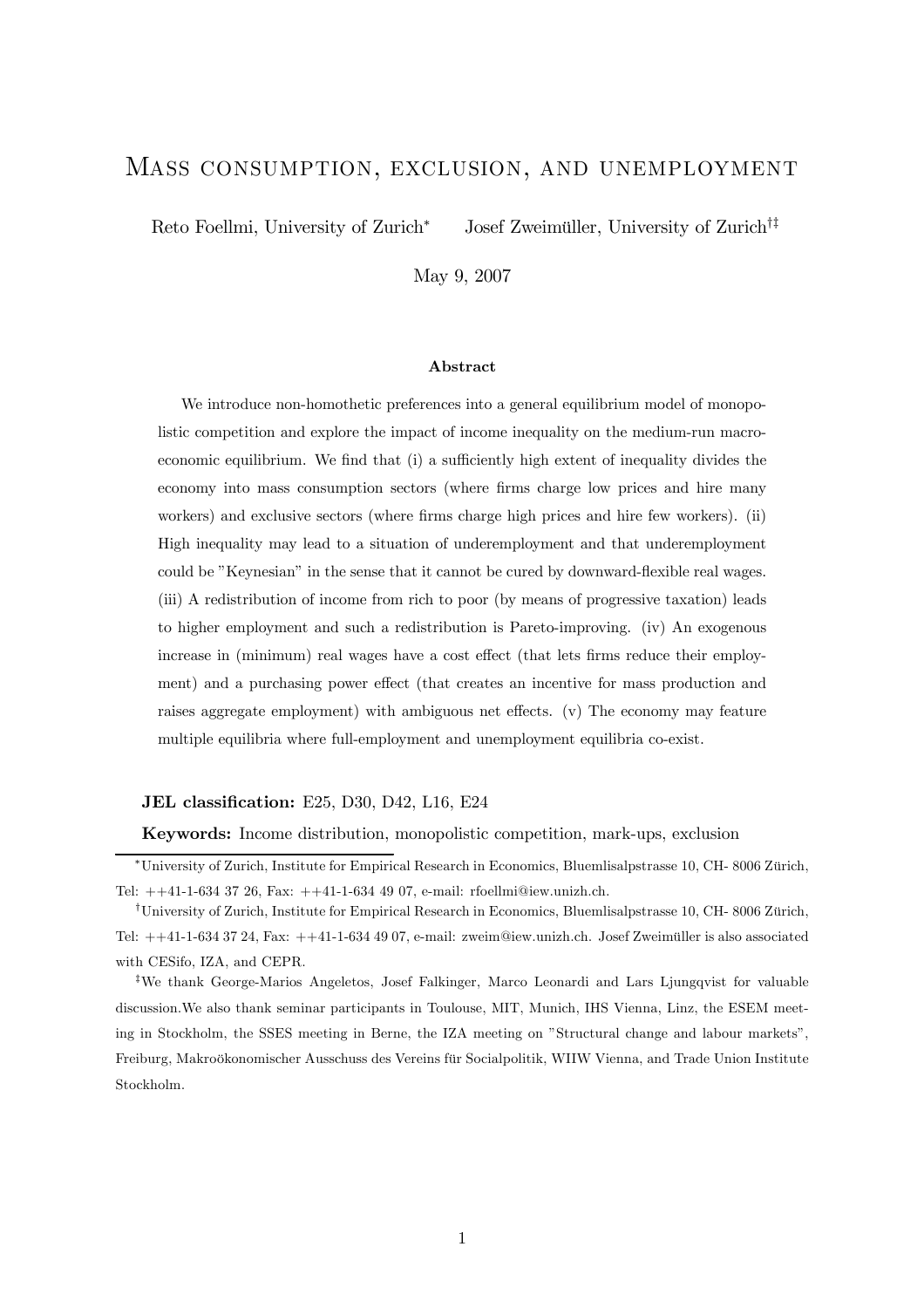## 1 Introduction

An old idea in economics holds that a more egalitarian income distribution may be beneficial for aggregate employment via its effect on consumer demand. For instance, early Keynesian models have emphasized the ambiguous role of the real wage for output and employment. As wages are both a major source of production costs and an important source of aggregate demand, an increase in the real wage leads to higher aggregate employment when the demand (or purchasing-power) effect outweighs the cost effect. A related argument, frequently brought forward in the context of economic development, suggests that a high purchasing power of the lower classes is favorable for the emergence of mass consumption sectors creating employment opportunities in the more productive segments of the economy. Hence a more egalitarian society may find it easier to overcome the problem of underemployment.

Central to the above arguments are differences in income elasticities of product demand between rich and poor consumers. A redistribution of income from the rich to the poor raises the aggregate demand for labor because the expansion of demand for the various goods by the poor outweighs the reduction of demand by the rich. Put differently, consumers have nonhomothetic preferences. In this paper we explore the general equilibrium implications of such non-homothetic preferences under the assumption that the various consumer goods are supplied by monopolistically competitive firms. Our analysis helps to rationalize the arguments stated above that, prima facie, appear hard to reconcile with rigorous general equilibrium analysis.

By introducing non-homothetic preferences, our analysis differs crucially from standard general equilibrium models of monopolistic competition. These models typically assume homothetic or constant-elasticity-of-substitution (CES-) preferences, as proposed by Dixit and Stiglitz (1977). Understanding the role of non-homothetic preferences for aggregate outcomes is important for at least three reasons. First, the standard assumption of homothetic preferences is highly unrealistic from an empirical point of view. Previous empirical research on the shape of Engel curves has uniformly rejected the hypothesis of unit income elasticities for all products.<sup>1</sup> Second, because the representative agent paradigm can no longer be applied, the aggregate implications of non-homothetic preferences are not well understood. Finally, non-homothetic preferences provide us with a richer framework in which firms' mark-ups are no longer determined by consumer preferences alone but depend in a more complex way on the fundamental parameters of the economy.

While Dixit and Stiglitz (1977) themselves were more cautious about the CES-assumption and, in the second part of their seminal article, explored also the implications of variable elasticities of substitution (VES), they abstained from introducing income inequality into their

<sup>&</sup>lt;sup>1</sup>For a recent summary of the state of research on Engel-curves, see Lewbel  $(2006)$ .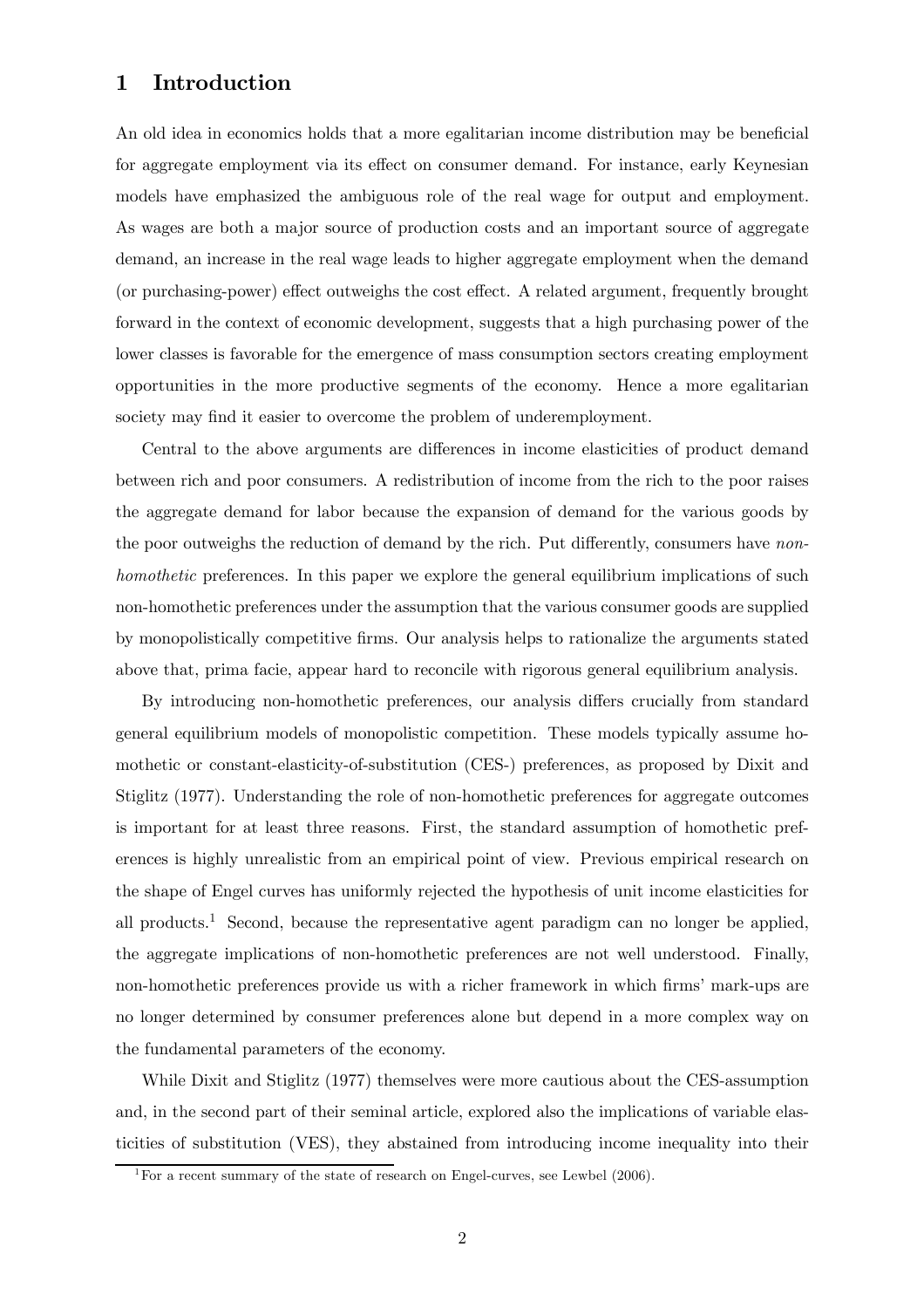model. Our analysis shows that introducing such inequality fundamentally changes the character of the general equilibrium. To keep things simple, we undertake our analysis under the assumption of quadratic preferences. Quadratic preferences feature linear individual demand curves (with potentially binding non-negativity constraints) and hence provides us with a simple and tractable framework of analysis. Nevertheless, the quadratic specification should be viewed as an example which, as discussed at the end of the paper, extends to more general specifications of preferences.

The model yields the following results. First, we find that sufficiently high inequality divides the economy into mass consumption sectors and exclusive sectors. Such an asymmetric equilibrium arises even when all sectors are identical ex ante. Under sufficiently high inequality, firms choose (and in equilibrium are indifferent) between selling only to rich consumers at high prices or selling to all consumers at low prices. Exclusive producers go for the former strategy. They skim the rich's willingness to pay and set prices that "exclude" the poor from the market. Mass producers go for the latter. They set low prices that are affordable not only for the rich but also for the poor.

Second, high inequality may lead to a situation of underemployment. Suppose there is an institutionally fixed minimum wage. When inequality is low, mass consumption is prevalent hence aggregate demand for labor at this wage will be high. In contrast, when inequality is high, many firms will adopt the exclusive strategy depressing aggregate demand for labor. Hence a more egalitarian society is more likely to feature full employment (where the minimum wage does not bind), whereas a more unequal society is more likely to end up in underemployment with a binding minimum wage.

Third, starting from such a situation of unemployment, a redistribution of income from the rich to the poor is Pareto-improving. In an underemployment equilibrium, redistributing income from rich to poor raises aggregate employment, hence aggregate output and incomes are higher in the new equilibrium. Both rich and poor consumers benefit from the higher aggregate income and the rich, while losing in relative terms, enjoy higher consumption in the new equilibrium.

Fourth, our model can rationalize the above mentioned double role of the real wage as a cost and a demand factor. An increase in the real wage has two opposing effects. On the one hand, the higher cost of production induces firms to employ less workers (the "cost effect"). On the other hand, a higher real wage also changes the distribution of income in favor of the poor. The reduced inequality generates incentives for firms to switch from exclusion to mass consumption which increases aggregate employment (the "demand effect"). Our simulations show that the cost effect dominates when wages are initially high, whereas the demand effect dominates at initially low wages.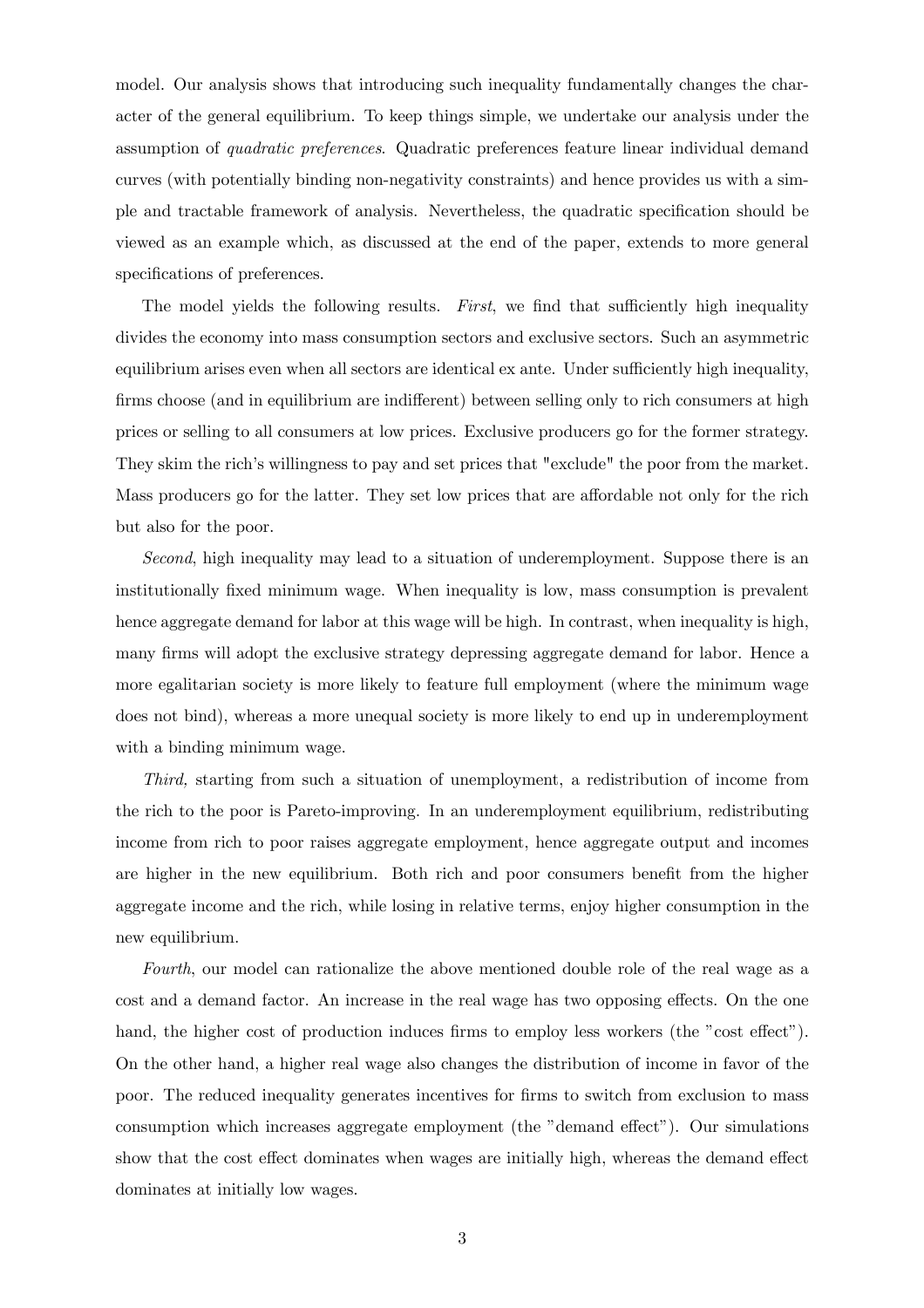Fifth, there may be multiple general equilibria. In one equilibrium, wages are low and inequality is high, so that the general equilibrium is characterized by a high fraction of exclusive producers and low aggregate employment. The alternative scenario is one with high wages and low inequality. In this case, the general equilibrium is characterized by a larger fraction of mass producers and by full employment. The reason behind the multiplicity are demand complementarities, reminiscent of "Big Push" arguments emphasized by development economists.

There are several strands of the macroeconomic literature to which the present paper is related. Our analysis is most closely related to a recent paper by Saint-Paul (2006). He shows that monopolistic price setting under non-homothetic preferences may imply that technical progress reduces wages. When the price elasticity of demand decreases along the demand curve, monopolistic price setting implies that an increase in productivity (and hence in consumption) shifts the distribution towards profits. A similar effect shows up in our model. However, while Saint-Paul (2006) sticks to a representative agent framework, our paper analyzes the consequences of an unequal distribution for aggregate outcomes.

Another related literature studies how the interaction of non-homothetic preferences and income distribution affect the sectoral distribution of output and employment in the context of economic development. Matsuyama (2002) studies a model where income inequality affects employment in dynamic sectors that generate technical progress via learning-by-doing. He is interested in the dynamic evolution of the economy, whereas our focus is on aggregate employment in a static context. Moreover, firms in the Matsuyama model operate on competitive product markets, whereas in our model firms exert market power and influence the equilibrium outcome via price setting. Murphy, Shleifer, and Vishny (1989) study the effect of income inequality on market size and manufacturing employment under non-homothetic preferences. Their focus is on the entry of firms operating with superior technologies whereas mark-ups and prices are taken as given. In contrast, our analysis focuses on a situation where entry is prohibited and income distribution effects work via endogenous prices and mark-ups.2

A further literature addresses the issue of whether there may be unemployment when the labor market is competitive but the product market is not (see Hart 1982, D'Aspremont et al. 1990, Dehez, 1985, and Silvestre, 1990; for a survey of this literature, see Silvestre, 1993). This literature points out that unemployment may occur when firms' revenues are bounded so that labor demand may fall short of labor supply even when the wage rate falls to zero. Such a

<sup>&</sup>lt;sup>2</sup>Other papers that incorporate non-homothetic preferences into a general equilibrium framework are Falkinger (1994), Chou and Talmain (1996), Li (1996), Galor and Moav (2004), and Foellmi and Zweimüller (2006) in the context of economic growth and Flam and Helpman (1987), Matsuyama (2000), and Mitra and Trindade (2005) in the context of international trade.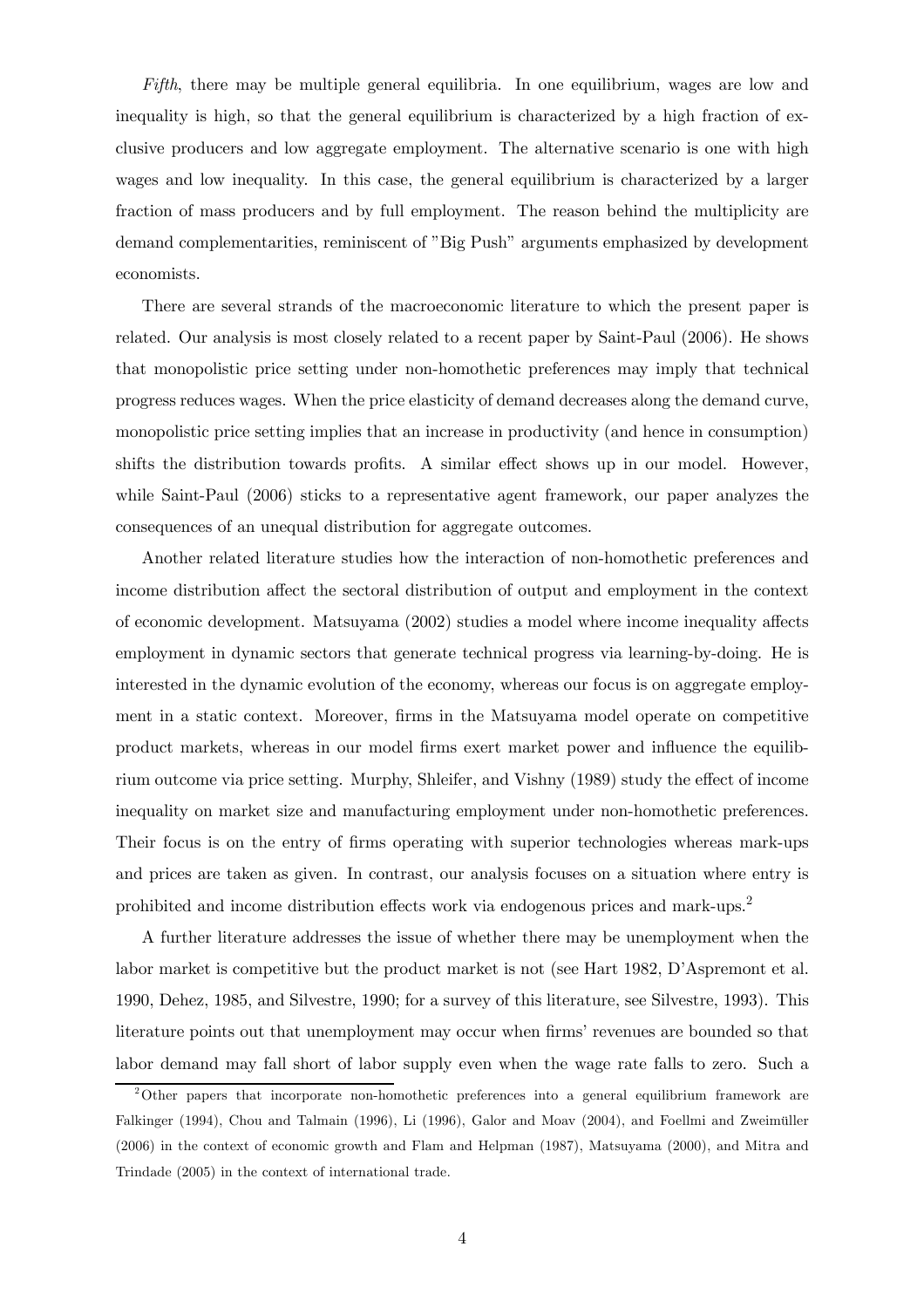possibility also arises in our model. While these papers have been concerned with the existence of unemployment equilibria in a representative-agent environment, our model focuses on the effect of heterogenous consumers.

The paper is organized as follows. In the next section we present our basic model and derive a households optimal consumption levels and a monopolist's optimal prices and quantities. In section 3 we solve the general equilibrium under the special case that the equilibrium is symmetric. Section 4 studies the existence of an asymmetric equilibrium and gives the equilibrium conditions for such an outcome. Section 5 studies the relationship between inequality and unemployment. Section 6 and 7 study a full employment and multiple equilibria, respectively. In section 8 we study the robustness of our results with respect to the central assumptions and section 9 concludes.

## 2 Monopolistic competition with quadratic preferences

Preferences. Consider a population of consumers of mass 1. Consumers have identical preferences over a continuum of differentiated products  $j \in [0, N]$ . Consumption of these goods enters total utility in a symmetric and separable way. The utility gain from consuming  $c$  units of a particular good j is given by  $v(c(j)) = -(1/2) (s - c(j))^2$  with s being the saturation level. The consumer maximizes total utility

$$
u(\{c(j)\}) = \int_0^N v(c(j))d{j} = -\int_0^N \frac{[s-c(j)]^2}{2}dj \tag{1}
$$

subject to the budget constraint  $\int_0^N p(j)c(j)dj \leq y$ . This yields first order conditions

$$
c(j) = s - \lambda p(j) \quad \text{if } p(j) \le s/\lambda, \text{ and}
$$
  
\n
$$
c(j) = 0 \quad \text{if } p(j) > s/\lambda,
$$
\n(2)

with  $\lambda$  as the consumer's marginal utility of income. We note consumers differ in  $\lambda$  (because they earn different incomes). While the quadratic utility assumption may seem special, we discuss at the end of the paper that this serves as an example that generalizes to a broader class of preferences.

Technology. All goods are produced with the same technology. Production takes place with labor as the only production factor. We assume a simple linear technology  $x(j) = al(j)$  where  $x(j)$  is output of good j and  $l(j)$  is the labor input. The productivity parameter  $a > 0$  is an exogenously given constant.

Endowments. Consumers are heterogenous with respect to their incomes. As the income level is endogenously determined in the model, the distribution we take as given is that of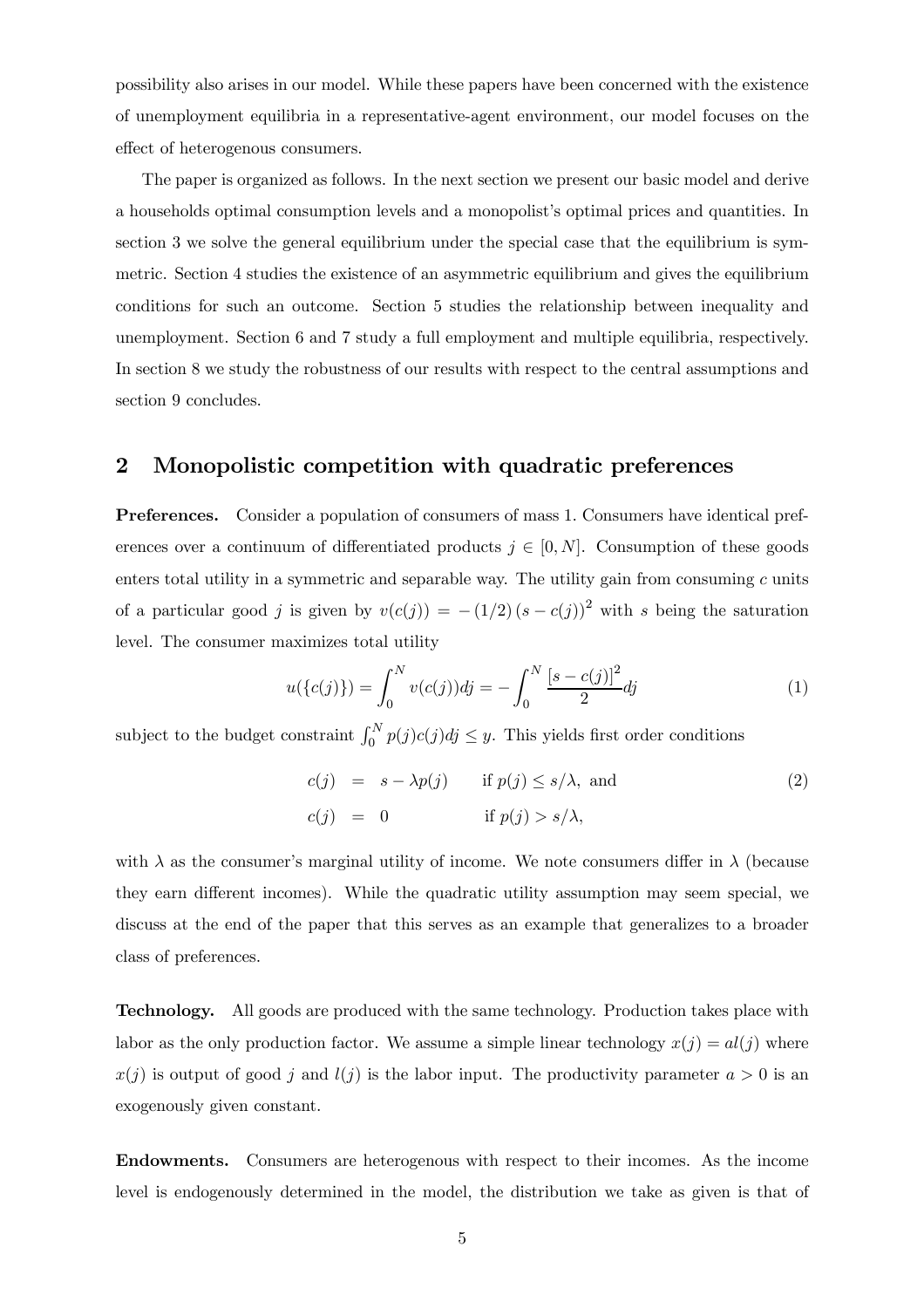labor endowments, and that of shares in monopolistic profits. Assume there is a fraction  $\beta$  of poor households owning  $\Delta_P$  units of labor and  $1 - \beta$  rich owning  $\Delta_R$  units. Since we have normalized aggregate labor supply to unity we have  $\beta \Delta_P + \Delta_R (1 - \beta) = 1$ . This leaves us with one degree of freedom and we take  $\Delta_P \equiv \delta$  as exogenous from which  $\Delta_R = (1 - \beta \delta) / (1 - \beta)$ is determined. Similarly, we assume that profits distributed to a poor household amount to a fraction  $\Gamma_P < 1$  of profits per capita and profits distributed to a rich household amount to  $\Gamma_R > 1$ . Again, we must have  $\beta \Gamma_P + \Gamma_R (1 - \beta) = 1$  and we take  $\Gamma_P \equiv \gamma$  as exogenous from which  $\Gamma_R = (1 - \beta \gamma)/(1 - \beta)$  is determined. We concentrate on the (realistic) case where the poor rely more heavily on labor income (and suffer more heavily from unemployment) which is the case when  $\gamma < \delta$ . Occasionally, we will focus on the special case when workers own no firm shares and firm owners do not work which is the case when  $\gamma = 0$  and  $\delta = 1/\beta$ ; or on the case of equal income composition when  $\gamma = \delta$ <sup>3</sup>

The resource constraint. Aggregate labor supply is equal to unity as each consumer inelastically supplies one unit of labor. Aggregate labor demand is the sum of market demands to produce the various goods. Denote the market demand for good j by  $x(j)$ , then the market demand for labor in sector j is  $x(j)/a$ . The economy's resource constraint can then be written as

$$
1 \ge \frac{1}{a} \int_0^N x(j) \, dj. \tag{3}
$$

Equilibrium quantities. We assume the market for each good is monopolistic. There is a mass of N monopolists who are unique suppliers for their respective product and who set prices to maximize profits. Entry is prohibited. Each firm is negligible relative to the aggregate and takes wages and the prices for all other goods as given. The level of market demand faced by firm  $\dot{\eta}$  is simply the sum of individual demands. Using first order conditions 2 for the respective types of consumers (noting that their  $\lambda$ 's are different), the market demand function of this firm,  $x(j, p(j))$ , can be expressed as

$$
x(j, p(j)) = \begin{cases} 0 & \text{if } p(j) \in [s/\lambda_R, \infty), \\ (1 - \beta) [s - \lambda_R p(j)] & \text{if } p(j) \in [s/\lambda_P, s/\lambda_R), \\ s - [\beta \lambda_P + (1 - \beta) \lambda_R] p(j) & \text{if } p(j) \in [0, s/\lambda_P). \end{cases}
$$
(4)

When the price exceeds the reservation price of the rich,  $p(j) \geq s/\lambda_R$ , market demand is zero; when the price is between the reservation prices of rich and poor,  $p(j) \in (s/\lambda_P, s/\lambda_R]$ ,

<sup>&</sup>lt;sup>3</sup>The resulting Lorenz-curve is piecewise linear, with slope  $\delta\ell + \gamma(1-\ell)$  over the range  $(0,\beta)$  and with slope  $(1 - \beta \delta)/(1 - \beta) \cdot (1 - \beta \gamma)/(1 - \beta) \cdot (1 - \ell)$  over the range  $(\beta, 1)$ , where  $\ell$  is the economy-wide share of wages in total income. While  $\beta$ ,  $\gamma$ , and  $\delta$  are exogenous parameters of the model (that will be the focus of comparative static analysis later on) the labor share  $\ell$  will be endogensouly determined. This means that the size distribution of income is endogenously determined as well.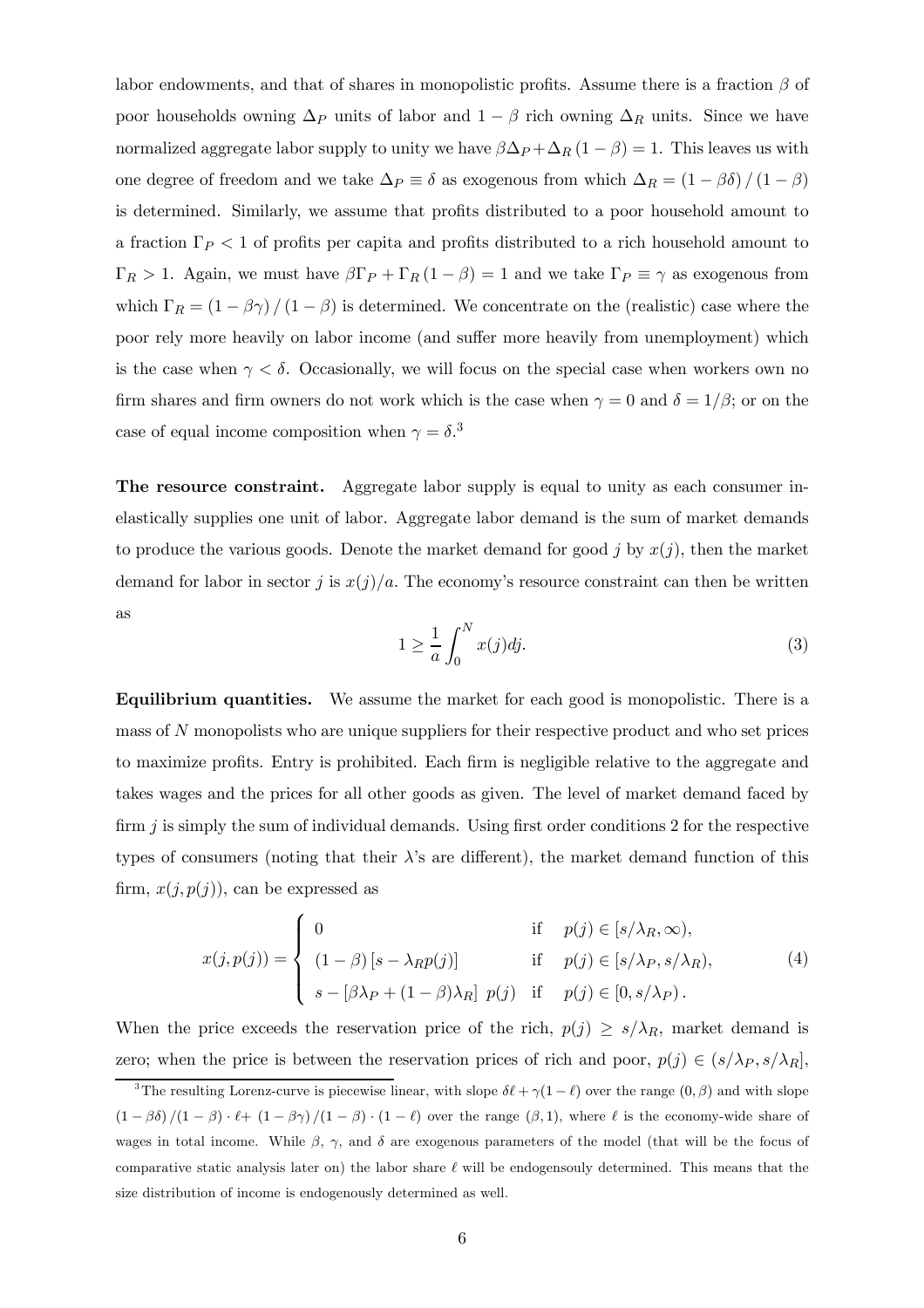only rich consumers purchase; when the price falls short of the reservation price of the poor,  $p(j) \lt s/\lambda_P$ , both rich and poor consumers purchase (Figure 1).

#### Figure 1

Now consider a firm's profit maximizing price. The monopolist being very small relative to the aggregate economy takes the wage rate and the prices of all other goods as given (i.e. it takes the consumers'  $\lambda$ 's as given.) The firm chooses the price  $p(j)$  that maximizes the profit function  $[p(j) - w/a] x(j, p(j))$ . As the market demand function (4) is piecewise linear, there are two candidates for that price. The profit-maximizing price along the steep segment (where only the rich buy) or the profit-maximizing price along the flat segment (where all consumers buy). Given  $\bar{p}$ , the monopoly price along the steep segment and  $\bar{p}$ , the equilibrium quantities along the respective segments can be calculated

**Lemma 1** Denote by  $x^E$  and  $x^M$  the equilibrium quantities supplied along the steep and the flat segment of the market demand curve, respectively. These quantities are given by  $x^E =$  $(1 - \beta)s(\bar{p} - w/a)/(2\bar{p} - w/a)$  and  $x^M = s(p - w/a)/(2p - w/a)$ .

Proof. See Appendix A. ■

## 3 The symmetric equilibrium

Recall that all firms face the same demand and cost functions. This implies that, in equilibrium, all firms must earn the same profit. There are two possible outcomes: (i) a symmetric equilibrium where all firms charge the low price and all consumers purchase all goods; (ii) an asymmetric equilibrium where firms are indifferent between the high and the low price. In the latter case some firms charge high prices and sell only to the rich; and some firms charge a low price and serve the whole customer base. In other words, pricing decisions lead to a particular industry structure that divides the economy into "mass consumption sectors" and "exclusive goods sectors".

Let us briefly discuss the symmetric case. In the symmetric equilibrium, all firms operate along the flat segment of the market demand curve and supply  $x^M$  in equilibrium. We are free to choose a numeraire, so let us set  $p = 1$  and interpret w as the real wage. Aggregate demand  $L^D$  for labor is given by

$$
L^{D}(w) = \frac{sN}{a} \frac{1 - w/a}{2 - w/a}.
$$
\n(5)

When there is a perfectly competitive labor market, the general equilibrium is characterized by  $L^D(w^*)=1$  where w<sup>∗</sup> is the market clearing wage, given by

$$
w^* = a\frac{sN - 2a}{sN - a}.\tag{6}
$$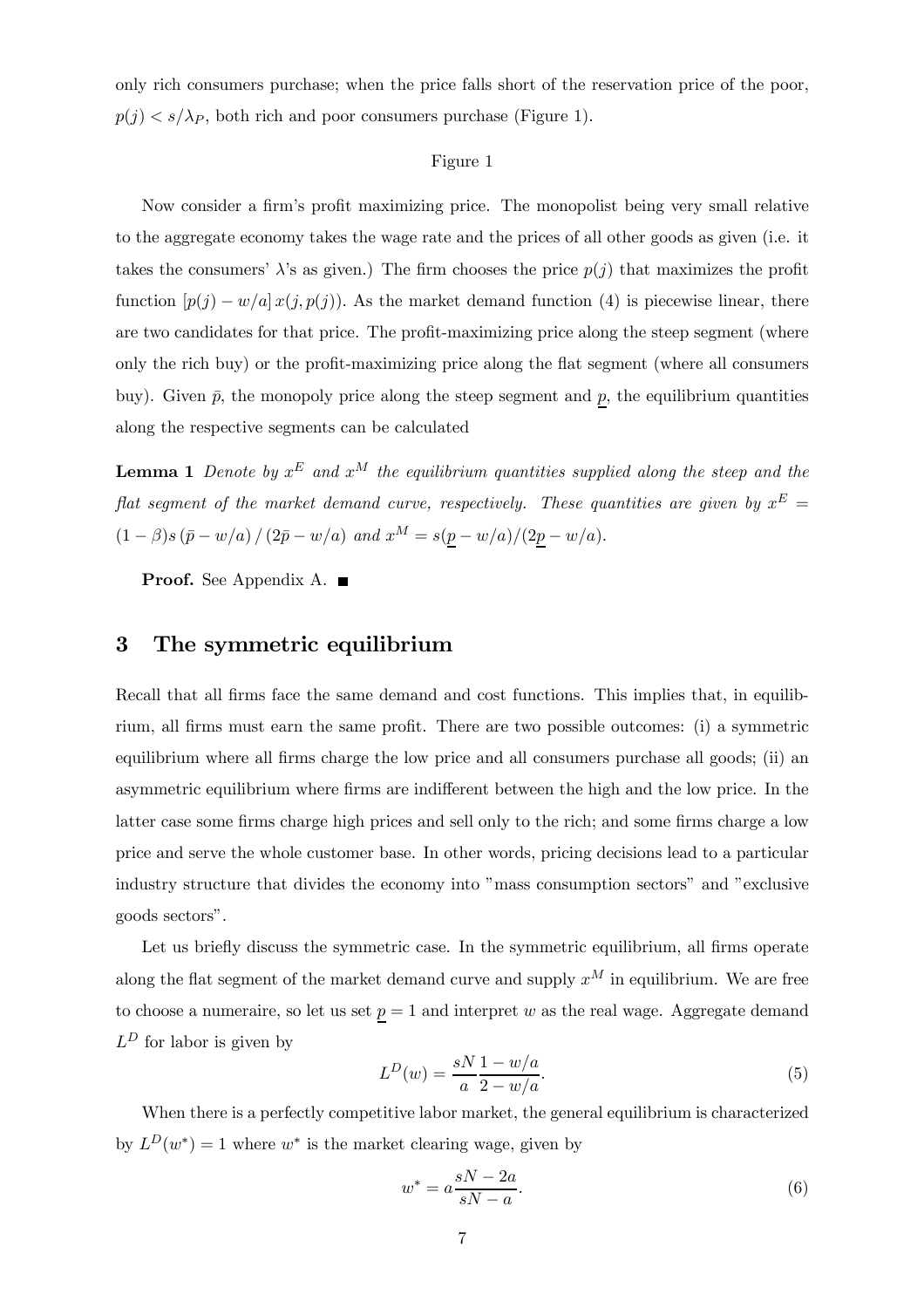As pointed out by Saint-Paul (2006), this equilibrium has two interesting features. First, for the existence of an equilibrium where the labor force is fully employed we must have  $sN/2 > a$ . Notice, however, that  $N$ , s, and a are exogenous and nothing prevents parameter values to be such that the full employment is not feasible. When the full employment condition is violated, the real wage falls to zero and even with a zero real wage, labor demand falls short of labor supply. The reason is intuitive.  $s/2$  is the level of output that maximizes a firm's revenue and, when  $w = 0$ , the output level  $s/2$  also maximizes profits. Hence  $sN/2$  is the highest aggregate output level that is consistent with profit-maximization. a is the full employment output. When  $sN/2 < a$  firms are not willing to supply the full employment output even when the production of output is costless. In other words, there is no wage  $w^* \geq 0$  that clears the labor market.

Second, technical progress (an increase in a) may not be as favorable and even harmful for workers. At low levels of  $a$ , technical progress leads to increases in  $w$  but less than proportional. At high levels of a technical progress may reduce real wages. (And if a gets very large, the full employment condition gets violated.) The reason is the following: When demand functions feature decreasing price elasticities (such as in the linear case), a higher feasible output level is associated with higher mark-ups and a lower real wage. In such a situation, an increase in  $a$ increases the wedge between a worker's productivity and the wage rate. In the present context, technical progress may even drive down the wage to very low levels, a situation reminiscent of Marx's vision of technical progress as a cause of exploitation and the pauperization of the proletariat.

## 4 The asymmetric equilibrium

An asymmetric outcome arises from the combination of two features: non-homothetic preferences and a sufficiently high extent of economic inequality. In this section we solve the model in the asymmetric case. We derive a sufficient condition for an asymmetric outcome, characterize the equilibrium conditions, and describe how the model can be solved. In later sections we then explore the effects changes in inequality under alternative equilibrium scenarios – an unemployment equilibrium, a full employment equilibrium, and multiple equilibria.

#### 4.1 Existence of an asymmetric equilibrium

In the asymmetric equilibrium some firms sell to rich consumers at high prices and other firms sell to all household. To check when this is actually the case, we consider a single firm's incentive to deviate (= sell to the rich at the high price), given a situation where all other firms sell to all households. It turns out that the exclusion strategy is worthwhile if the rich are much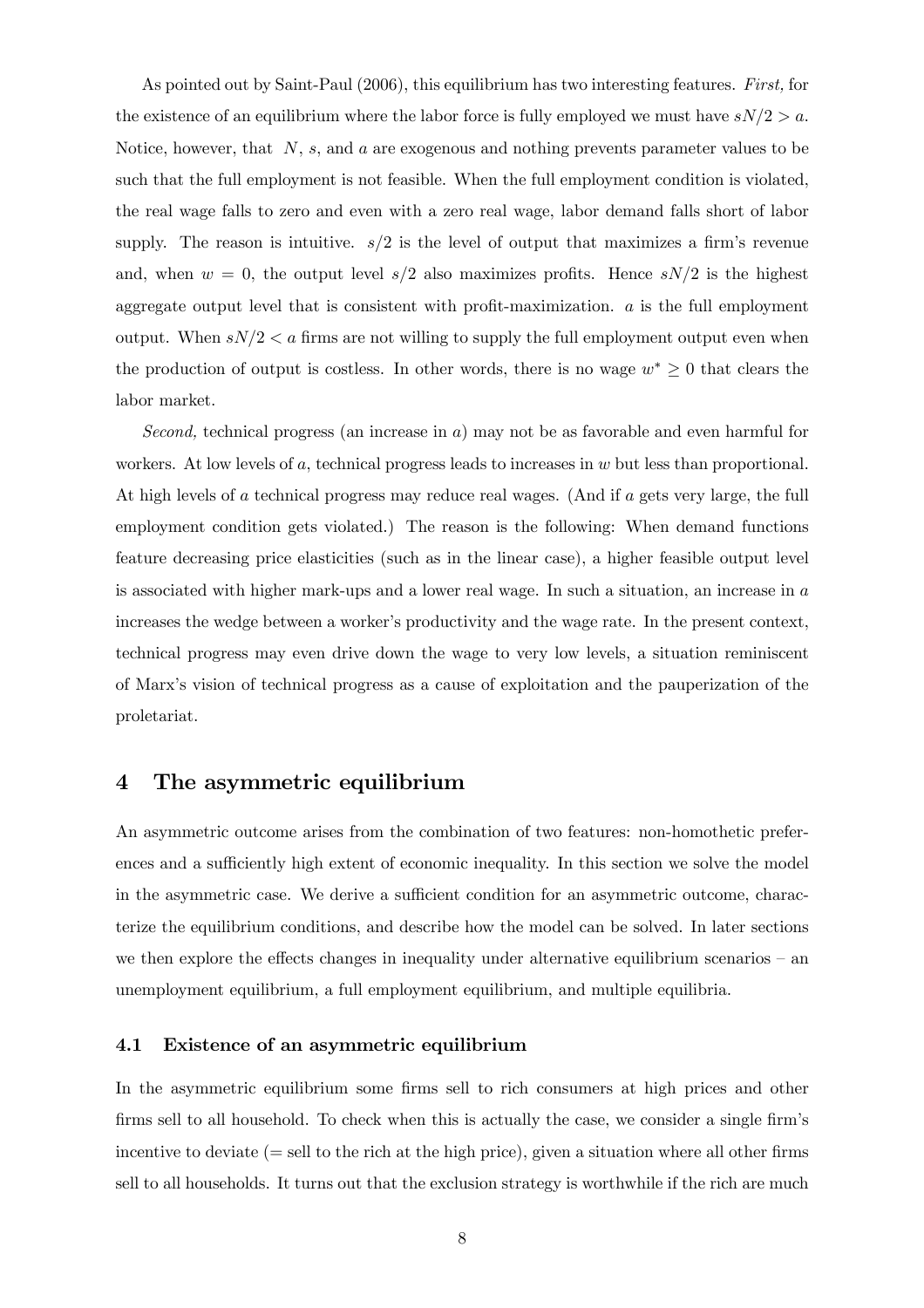wealthier than the poor. This is very intuitive. Were rich and poor almost identical, the steep segment of the market demand curve would become irrelevant. The following proposition gives a sufficient condition that a symmetric equilibrium does not exist. In that case, the equilibrium is asymmetric.

**Proposition 1** If  $\gamma \leq \delta$ , an asymmetric equilibrium exists if  $\beta > \frac{4\delta(1-\zeta)^2}{4\delta^2\zeta(1-\zeta)-4\delta\zeta+1}$  $\frac{4\delta(1-\zeta)}{4\delta^2\zeta(1-\zeta)-4\delta\zeta+(1+\delta)^2}$  with  $\zeta \equiv a/(sN)$ .

#### **Proof.** See Appendix B. ■

It is easy to check that the right hand side of this inequality goes to zero if  $\delta \to 0$ , goes to unity if  $\delta \to 1$ , and is monotonically increasing over this range as can be easily checked. Hence, and confirming our intuition, the above condition in Proposition 1 is more likely to hold with higher inequality, that is, when  $\beta$  is large and/or  $\delta$  is small. This confirms our claim that, when inequality is sufficiently high, an *asymmetric* outcome will prevail.

It is shown in the proof of Proposition 1 that the right-hand-side of the condition decreases in ζ. A rise in ζ implies there are more  $(\beta, \delta)$ -combinations for which the condition in the proposition is violated, so that an asymmetric equilibrium becomes more likely. The reason is the following. A higher level of  $a/(sN)$  means - in equilibrium - higher production per firm and allows an increase in consumption for both groups. This increases mark-ups as both types of consumers purchase at a less elastic point on their individual demand curves. However, since rich consumers are closer to their saturation point than the average consumer this causes a disproportionate decrease in their demand elasticity. In other words, when  $a/(sN)$  increases mark-ups increase more strongly when firms sell exclusively to the rich and increase less strongly when they sell on mass markets. As a result, the exclusion strategy becomes more attractive.

#### 4.2 Equilibrium conditions

Let us now characterize the asymmetric equilibrium. There is a fraction of  $n < 1$  firms that sells to the whole customer base at the low price (mass producers) and a fraction of  $1-n$  firms who sell only to the rich at the high price (exclusive producers). As we are free to order goods, we arrange the index j in such a way that goods  $j \in [0, nN]$  are mass consumption goods and goods  $j \in (nN, N]$  are exclusive goods.

The asymmetric equilibrium can be represented in terms of three conditions. The first condition states that firms are indifferent between the mass consumption and the exclusive strategy,  $\Pi^M = \Pi^E$ . Profits are  $\Pi^M = (1 - w/a)x^M$  for a mass producer and  $\Pi^E = (\bar{p} - w/a)x^E$ for an exclusive producer. Using Lemma 1 this equilibrium condition can be expressed in terms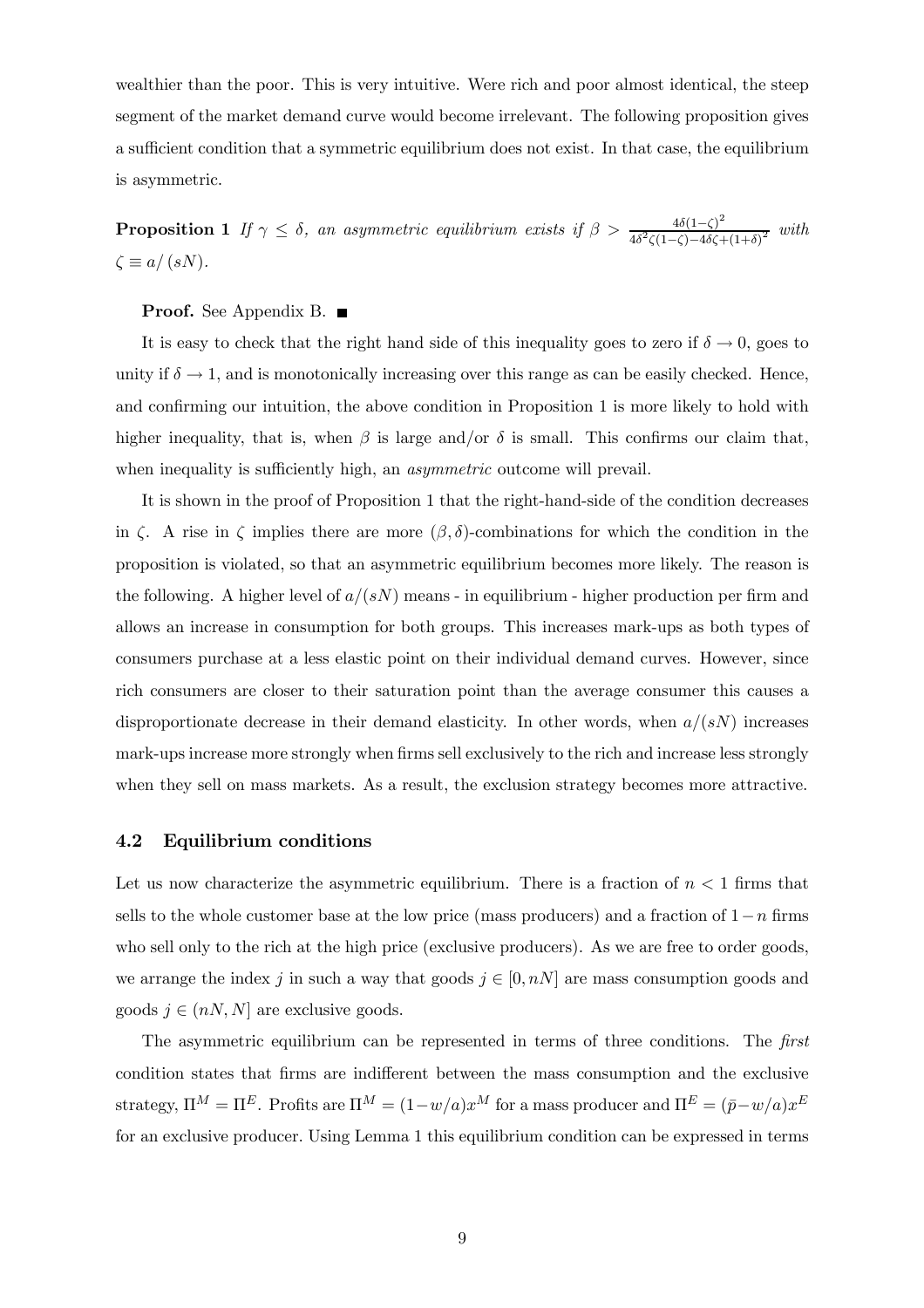of the endogenous variables w and  $\bar{p}$ 

$$
s(1 - \beta) \frac{(\bar{p} - w/a)^2}{2\bar{p} - w/a} = s \frac{(1 - w/a)^2}{2 - w/a}.
$$
 (7)

It is straightforward to verify that equation (7) can be solved for the price of the exclusive good  $\bar{p}$  and expressed as a function of the real wage  $w<sup>4</sup>$ . For further use express the equilibrium condition (7) as  $\bar{p} = g(w)$  with  $g'(w) < 0$ . The negative relationship between  $\bar{p}$  and w is very intuitive. A reduction in the wage rate  $w$  increases profits per unit of output by the same (absolute) amount both for exclusive producers and for mass producers. With prices unchanged, their larger market size lets profits of mass producers increase more strongly than the profits of exclusive producers. To restore equilibrium, a higher price  $\bar{p}$  is required to prevent exclusive producers from switching to the mass consumption strategy.

The second equilibrium condition follows from the fact that consumers' budget constraints have to be exhausted. As a results the relative incomes of rich to poor must be equal to their relative consumption expenditures. Formally, we must have  $y_R/y_P = \left[ nNc_R^M + (1 - n)N\bar{p}c_R^E \right] / nNc_P^M$ . It is easy to show that *relative incomes* of rich to poor  $y_R/y_P$  can be written as a function of the wage w and the unemployment rate u. The income level of a poor consumers as  $y_P = \delta w(1$ u)+γNΠ(w) and of a rich consumer as  $y_R = (1-\beta\delta)/(1-\beta)\cdot w(1-u)+(1-\beta\gamma)/(1-\beta)\cdot N\Pi(w)$ where we observe that equilibrium profits are  $\Pi(w) = (1 - w/a)^2/(2 - w/a)$  from (7). Notice that earnings from labor depend not only on the wage rate but also on the extent to which a consumer's labor force is utilized.<sup>5</sup> Hence we can write  $y_R/y_P = \phi(w, u)$ , with  $\partial \phi / \partial w < 0$  and  $\partial \phi / \partial u > 0$ . The partial derivatives of  $\phi$  indicate that the poor suffer more from a wage cut and/or from an increase in unemployment than the rich because they have to rely more heavily on labor income that the rich,  $\delta > \gamma$ . Relative consumption expenditures can be expressed in

<sup>4</sup>Equation (7) is a quadratic equation in  $\bar{p}$  with the relevant root

$$
\bar{p} = w/a + \left[ (1 - w/a)^2 + (1 - w/a) \sqrt{1 - \beta (2 - w/a) w/a} \right] / \left[ (1 - \beta) (2 - w/a) \right].
$$

Clearly,  $\bar{p}$  is decreasing in w.

<sup>5</sup>When there is unemployment, we assume all households are equally affected. This is, unemployment takes the form of a reduction in hours worked, the same for all households. We make this assumption for analytical convenience. It ensures that also in an equilibrium with unemployment there are only two types of consumers. Alternatively, we could assume that only a fraction  $u$  of all households are affected by unemployment whereas the remaining households are fully employed. This would complicate our analysis by creating four types of consumers: the unemployed poor, the unemployed rich, the employed poor and the employed rich. In such an equilibrium, firms would not only the choice between mass consumption and exclusion but between selling only the richest, to the richest and second richest, to the richest, second richest and third richest, or to all households. Obviously, this would complicate the exposition considerably without adding much substance to the analysis. The equilibrium presented in the text is identical to the one obtained from a four group economy, where selling only to the unemployed poor (instead of all poor) and selling only to the unemployed rich (instead of all rich) is never a profitable option.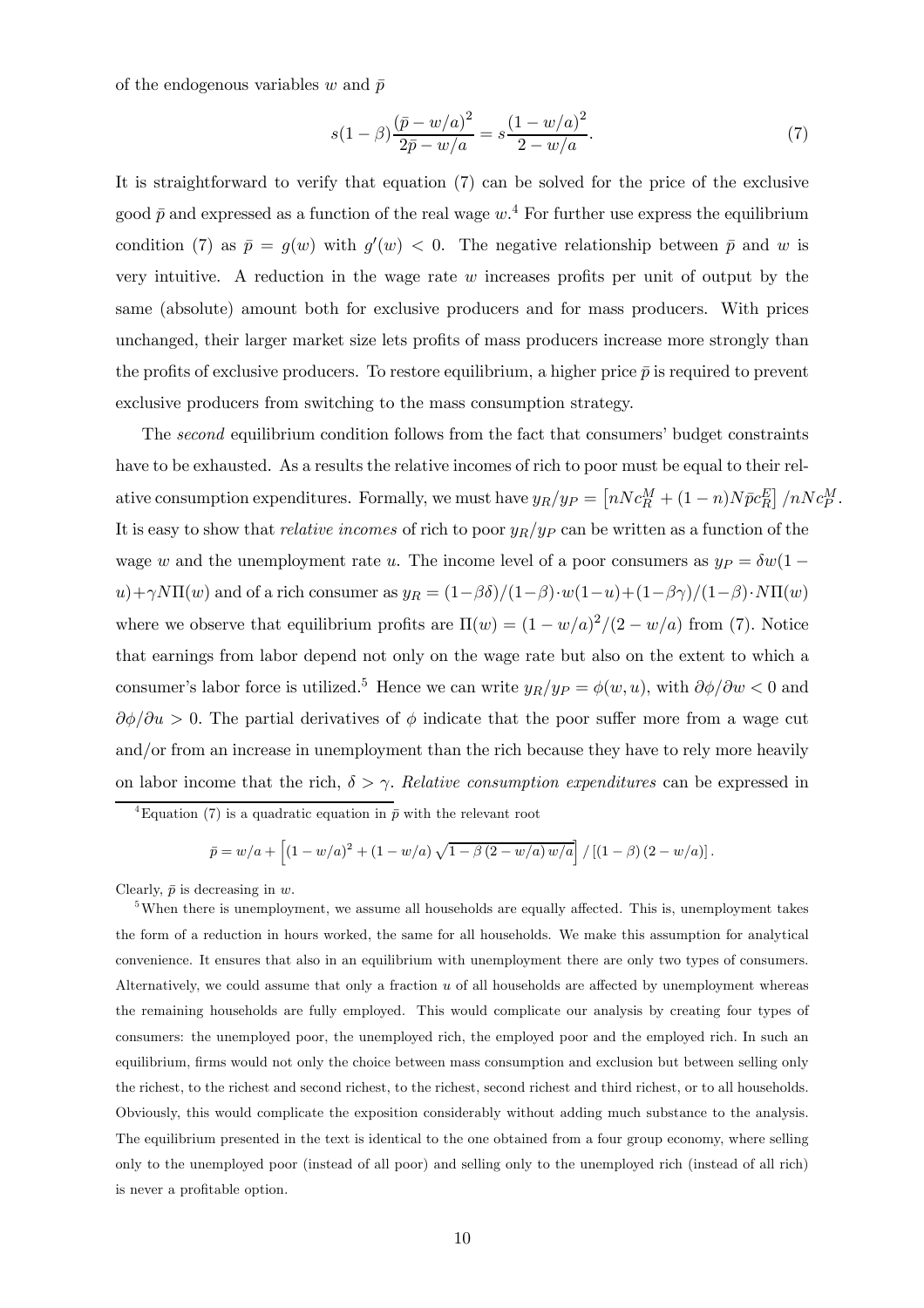terms of the endogenous variables w and n using the expressions for  $c_R^M$ ,  $c_R^E$ , and  $c_P^M$  in the proof of Lemma 1 and condition (7) to rewrite the price of exclusive goods as  $\bar{p} = g(w)$ 

$$
\phi(w, u) = \frac{n (2g(w) - 1 - w/a) / (2g(w) - w/a) + (1 - n)g(w) (g(w) - w/a) / (2g(w) - w/a)}{n [1 - (1/\beta) (1/(2 - w/a) - (1 - \beta) / (2g(w) - w/a))]}.
$$
\n(8)

We note that equation  $(8)$  is linear in n and can be expressed as a function of w and u. For further use we express this relationship as  $n = h(w, g(w), \phi(w, u)) \equiv n(w, u)$ .

We get our *third* equilibrium condition from the economy's resource constraint. Aggregate labor demand is given by  $L^D = [nNx^M + (1-n)Nx^E]/a$ . We use the expressions in Lemma 1 to replace  $x^M$  and  $x^E$ , and equilibrium conditions (7) and (8) we replace n by  $h(w, \bar{p}, \phi(w, u)) \equiv$  $n(w, u)$ . Aggregate labor demand in general equilibrium can be expressed as

$$
L^{D}(w, u) = \frac{sN}{a} \left( n(w, u) \frac{1 - w/a}{2 - w/a} + (1 - n(w, u))(1 - \beta) \frac{g(w) - w/a}{2g(w) - w/a} \right). \tag{9}
$$

The above equation has a very intuitive interpretation. Labor demand is proportional to  $sN/a$ , the number of workers needed to produce at the economy's saturation point. The term in parenthesis reflects the "distance" to saturation in this monopolistic economy. This depends on the percentage mass consumption firms  $n(w, u)$  and the demand for labor in these firms (proportional to  $(1 - w/a) / (2 - w/a)$ ) as well as on the percentage exclusive firms  $1 - n(w, u)$ and the demand for labor in these firms (proportional to  $(g(w) - w/a) / (2g(w) - w/a)$ ). Notice that the term in parenthesis has its maximum at  $1/2$  when  $n = 1$  and  $w = 0$ . In this case all firms are mass producers and supply the revenue maximizing quantity.

To understand the shape of this general-equilibrium-labor-demand curve it is instructive to compare the aggregate labor-demand curve (9) with some well-known standard cases. In the case of perfect competition labor demand is horizontal (since marginal costs are constant) at  $w = a$ . In the case of monopolistic competition with CES preferences, labor demand is horizontal but at a lower level reflecting the fact that part of a worker's output is appropriated by the monopolistic firm. In the present context, where preferences exhibit a decreasing elasticity of substitution and where there is economic inequality, there is a much more complex relationship between employment and the real wage. This relationship is the result of two different channels. First, a higher demand for labor reflects higher production in each market. With a decreasing price elasticity of demand this implies higher equilibrium mark-ups and a lower real wage. Second, to the extent that a lower real wage is associated with a more uneven distribution of income there will be less mass consumption sectors and more exclusive sectors which, ceteris paribus, reduces employment. As these two channels imply contradicting relationships, the aggregate relationship between employment and the real wage is not a priori clear. Hence, at a given real wage, the aggregate labor-demand curve may be upward or downward sloping.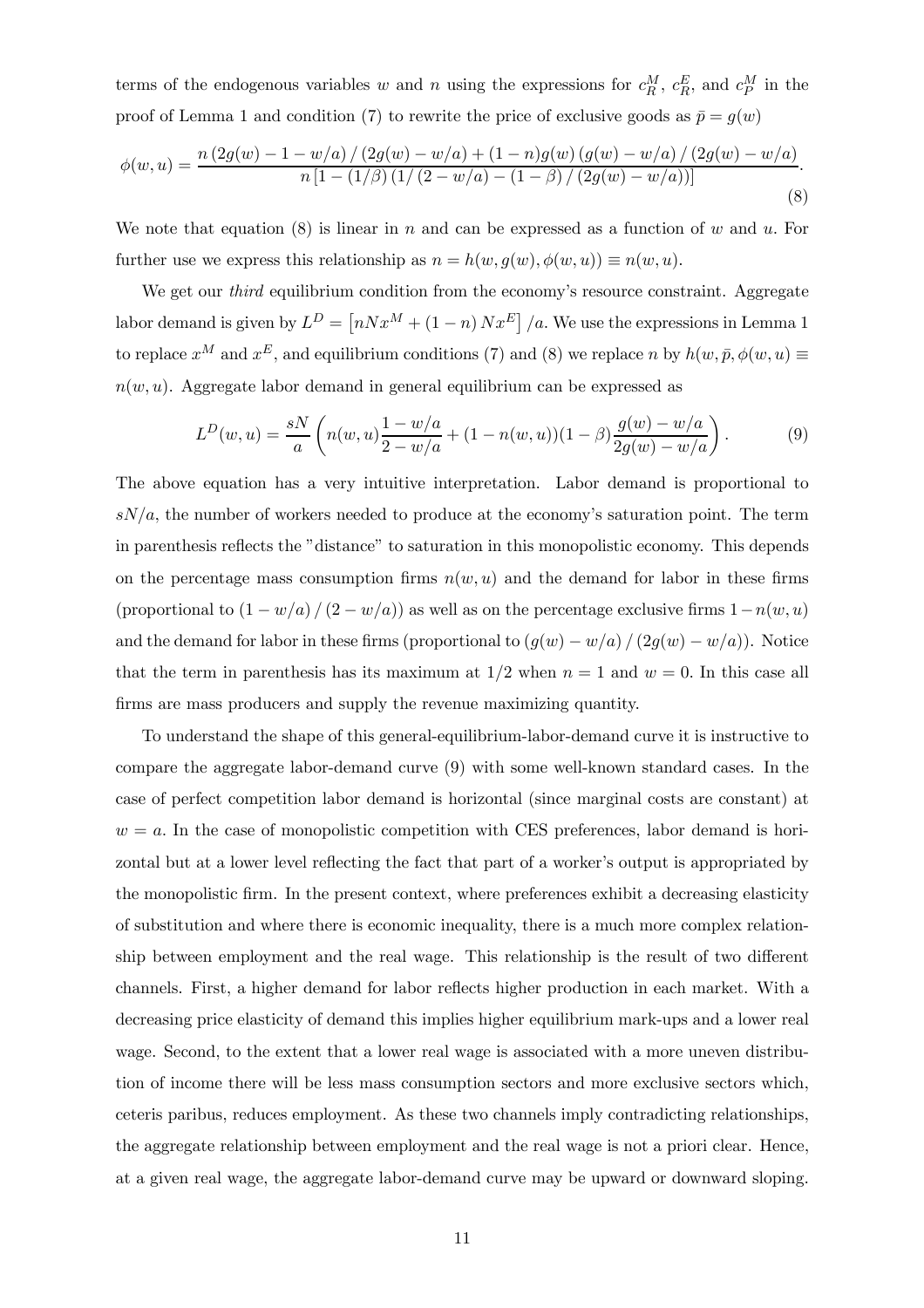In equilibrium, total labor supply is not necessarily fully employed and only a fraction  $1 - u$  of all workers may have a job, where u is the unemployment rate. So, our third general equilibrium condition becomes

$$
1 - u = L^D(w, u). \t\t(10)
$$

In a full employment equilibrium, we have  $u = 0$  and equation (10) solves the model for the real wage w. In an unemployment equilibrium we either have a situation where there is a positive minimum wage  $w = \bar{w} > 0$  or, in the absence of a minimum wage, we have a situation where the labor market does not clear even when the wage falls to zero (see Figure 2). Once we have solved for either u or w, the remaining endogenous variables  $\bar{p}$  and n can be determined using (7) and (8).

Figure 2

## 5 Economic inequality and unemployment

In this section we explore the asymmetric equilibrium when there is unemployment. In particular, we examine the impact of economic inequality (as captured by the parameters  $\beta$ ,  $\gamma$ , and  $\delta$ ) on the general equilibrium. We start with the special case when the labor market is perfect and parameters are such that unemployment arises even when the real wage falls to zero. While one might argue this is not an empirically relevant case, it is nevertheless instructive because it yields a very simple and intuitive solution which carries over to the more relevant case when unemployment is associated with a positive minimum wage.

#### 5.1 A special case: unemployment with a zero wage

In the symmetric equilibrium, we saw that unemployment with a zero wage arises when  $Ns/2 <$ a. In the asymmetric equilibrium, unemployment arises under weaker conditions. While mass producers reach their profit (and revenue) maximizing output still at  $s/2$ , the profit maximizing output of exclusive firms is already reached at output level  $(1-\beta)s/2$ . When nN firms are mass producers and  $(1 - n)N$  firms are exclusive producers, the highest level of output that firms are willing to supply in the asymmetric equilibrium is  $nNs/2 + (1 - n)N(1 - \beta)s/2 < sN/2$ .

We can easily solve for the asymmetric unemployment equilibrium by setting  $w = 0$  in equilibrium conditions (7), (8), and (10). Condition (7) simplifies to

$$
\bar{p}=1/\left(1-\beta\right).
$$

The left-hand side of condition (8) becomes  $y_R/y_P = \phi(0, u) = (1 - \beta \gamma)/(1 - \beta)$ . When wages are zero, the relative income of rich to poor consumers is solely determined by relative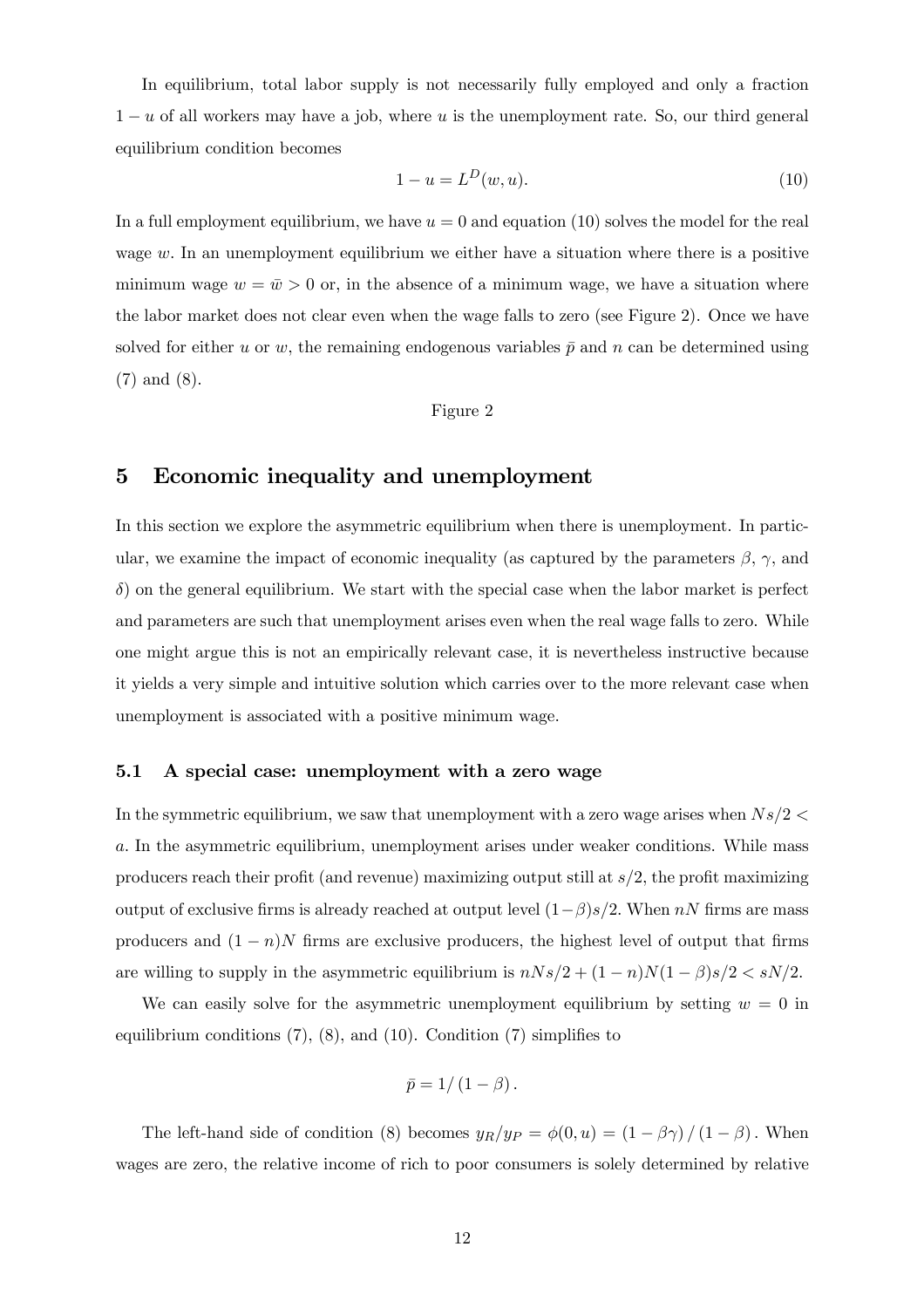profit shares. Using  $w = 0$  and  $\bar{p} = 1/(1 - \beta)$  on the right-hand-side of (8) and solving for n yields

$$
n=\frac{\gamma}{\beta}.
$$

Finally, plug  $w = 0$ ,  $n = \gamma/\beta$ , and  $\bar{p} = 1/(1 - \beta)$  into equilibrium condition (10) to get the equilibrium level of unemployment

$$
u=1-\frac{sN}{2a}\left(1+\gamma-\beta\right).
$$

These results are very intuitive. If inequality increases because relative income of the poor  $\gamma$ goes down, or because the group size of the poor  $\beta$  increases, more firms find it optimal to charge a price that the poor cannot afford and sell exclusively to the rich. This reduces the share of mass producers, decreases the demand for labor even further and increases unemployment.

This result has striking welfare implications. Consider a redistribution of endowments from the rich to the poor such that  $\gamma$  rises and  $\beta$  remains constant. This implies that  $n = \gamma/\beta$ increases and more products are sold to all consumers. Using the expressions in the proof of Lemma 1 and setting  $w = 0$  yields  $c_R^M = (1 + \beta)s/2$  and  $c_P^M = \beta s/2$  for mass consumption goods  $j \in [0, nN]$  and  $c_R^E = s/2$  and  $c_P^E = 0$  for exclusive goods  $j \in (nN, N]$ .

A redistribution of income from the rich to the poor which increases  $\gamma$  increases the share of mass consumption goods but has not effect on the equilibrium quantities on mass market and on exclusive markets. Such a redistribution clearly benefits the poor. They can purchase more mass consumption goods, and purchase any given mass consumption good in the same quantity as before. More surprisingly, such a redistribution also benefits the rich. When the share of mass consumption sectors  $n$  increases, there are more sectors with a low price (where the rich purchase in high quantity), and less sector with a high price (where the rich purchase in low quantity). This allows to rich to increase their overall consumption and welfare. Stated differently, a redistribution of (firm share) endowments from the rich to the poor creates additional demand. This increases the degree of resource utilization and creates additional income. Both groups of consumers benefit from the higher income and can increase their consumption.

We summarize these results in the following

Proposition 2 a) In an asymmetric unemployment equilibrium with a zero wage, a redistribution of income from rich to poor increases aggregate output and employment. b) Such a redistribution is Pareto-improving.

#### 5.2 Unemployment with positive minimum wage

The case where wages become literally zero may sound implausible to many readers. The real wage in modern economies is far from zero. In contrast, most workers participate in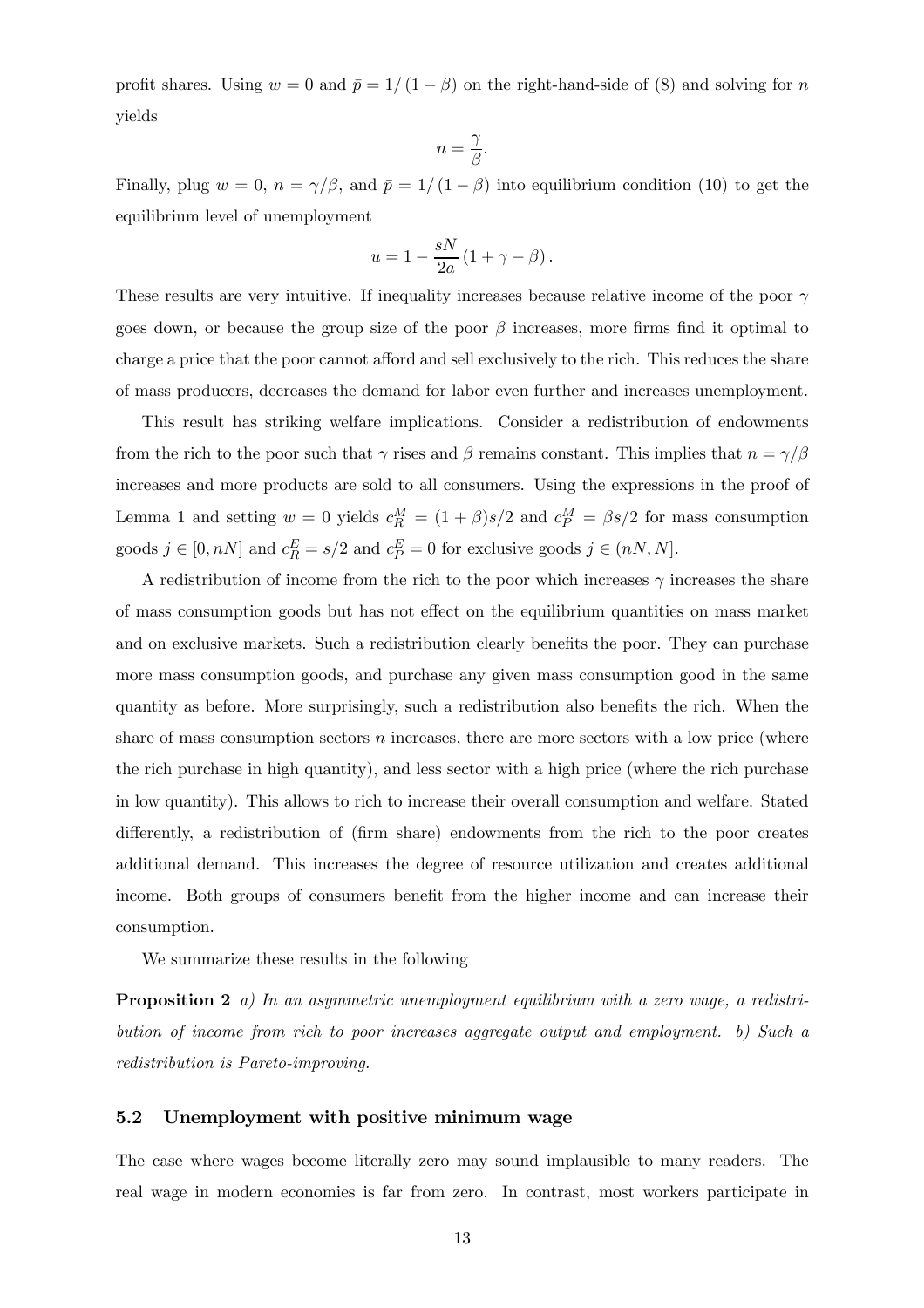achieved societal standards of living. Labor market institutions such as union bargaining and, in particular, minimum wage legislation prevent the real wage from falling to zero.

It is therefore interesting to study how inequality affects aggregate output and employment in the more relevant case when there is a positive minimum wage  $\bar{w} > 0.6$  Equilibrium unemployment can be determined from (10)

$$
1 - u = L^D(\bar{w}, u).
$$

Recall that we used the function  $n = n(u; \bar{w})$  to express the resource balance condition (10) in terms of  $u$  as the unique endogenous variable. From equation  $(8)$ , it is easy to show that  $n$  and  $u$  are negatively related. When there is higher unemployment, the extent of exclusion is larger. The reason is that higher unemployment increases relative incomes of rich to poor (because  $\delta > \gamma$ ). The higher relative income of rich to poor makes it more attractive for firms to sell exclusively to the rich at the high price rather than serving the entire customer base which decreases the share of mass consumption sectors.

The situation is drawn in Figure 2 above. The Figure is drawn in such a way that there is no intersection between labor demand and labor supply curve. In other words, there exists no positive wage that clears the market. The labor supply curve is a vertical line. Under the parameter values chosen for Figure 2, the labor demand curve first falls and then bends backwards. With a minimum wage  $\bar{w} > 0$ , the intersection of this minimum wage floor with the labor demand curve determines aggregate employment (and output).

Is Proposition 2 still valid? The answer is yes. To see these employment effects consider a redistribution of income from rich to poor such that  $\gamma$  and/or  $\delta$  increase. We see from (7) that such a change leaves relative prices of exclusive to mass consumption goods  $g(\bar{w})$ unaffected. We also see that an increase in  $\gamma$  and/or  $\delta$  raises the relative income of rich to poor  $\phi(\bar{w}, u)$ . We know from (8) that the share of mass consumption sectors  $n = h(\bar{w}, g(\bar{w}), \phi(\bar{w}, u))$ unambiguously increases in  $\phi$ . We know further that, holding the unemployment rate constant, aggregate labor demand increases if the share of mass consumption sectors  $n$  increases. This implies that, in the new equilibrium, aggregate labor demand is higher and unemployment is lower. Notice that there is a reinforcing effect on labor demand that comes from the effect of the unemployment rate on relative incomes  $\phi(\bar{w}, u)$ . Since the poor depends more heavily on labor income,  $\delta > \gamma$ , the reduction in unemployment benefits the poor are more strongly than the rich and increases relatives incomes even further. Hence the unemployment-reducing effect of the redistribution reinforces the positive employment effect.

<sup>&</sup>lt;sup>6</sup>Notice that  $\bar{w}$  is a real wage (more precisely, the real consumption wage of the poor). This minimum real wage could be implemented by indexing wages to the cost of living of the poor. This fixes the mark-up for mass consumption goods and, via the equal-profit condition, also the mark-up for exclusive goods.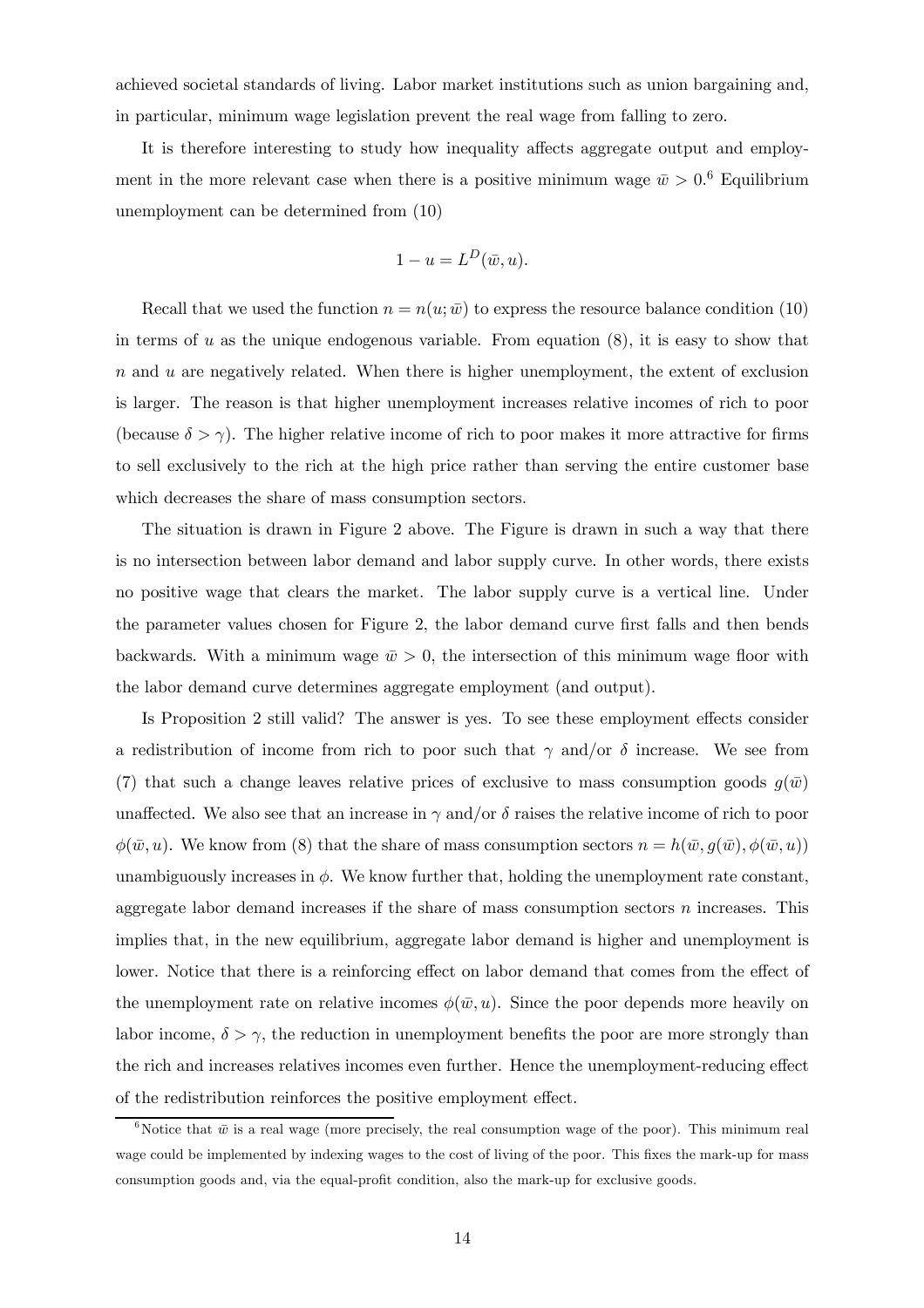#### Figure 3

Now consider the effect of this redistribution on welfare. We see from equation (7) that profits in the new equilibrium do not depend on  $\delta$  and/or  $\gamma$  and remain unchanged. From (7) we also see that both the prices  $g(\bar{w})$  and output levels  $(g(\bar{w}) - \bar{w}/a) / (2g(\bar{w}) - \bar{w}/a)$  of exclusive goods remain unchanged as well. This implies that the rich consume exclusive goods in the same quantity as before. From equation (2) it must be that the rich consume also mass consumption goods in the same quantity as before. Since in the new equilibrium there are more mass consumption sectors, there are more sector where the rich consume in high quantity and less sectors where the rich consume in low quantity. Just like before, the welfare level of the rich increases.

Less surprisingly, also the welfare level of the poor increases. They consume mass consumption goods in the same quantity as before and because there are more mass consumption sector in the new equilibrium, they consume more in total which increases their welfare. We summarize the above discussion in the following

**Proposition 3** a) In an asymmetric unemployment equilibrium with a positive minimum wage  $\bar{w} \geq 0$ , a redistribution of endowments from rich to poor increases aggregate output and employment. b) Such a redistribution is Pareto-improving.

The above proposition states that a more equal distribution of income may be favorable for aggregate output and employment. One obvious way how such a redistribution can be achieved is progressive taxation.

A different way to influence the distribution of income which is adopted in many countries is minimum wage legislation. It is therefore suggestive to ask how an increase in the minimum wage affects macroeconomic outcomes. A minimum wage increase has two opposing effects: a cost effect and a demand (purchasing power) effect. The cost effect lets firms move up their individual labor demand curves. This clearly decreases employment. The purchasing power effect arises because increasing the minimum wage leads to a more equitable distribution of income. This induces former exclusive producers to become mass producers. As switching from exclusion to mass consumption is associated with an increase in output and employment for the individual firm, an increase in the number of mass producers is associated with higher output and employment in the aggregate.

The two effects can be readily seen from inspection of equation (10). The cost effect shows up in the labor demands of mass and exclusive producers which are, respectively, given by  $x^M(\bar{w}) = (1 - \bar{w}/a)/(2 - \bar{w}/a)$  and  $x^E(\bar{w}) = (g(\bar{w}) - \bar{w}/a)/(2g(\bar{w}) - \bar{w}/a)$ .<sup>7</sup> Since  $g(\bar{w})$  is

<sup>&</sup>lt;sup>7</sup>Notice that our discussion in the text assumes that government authorities set a minimum wage per efficiency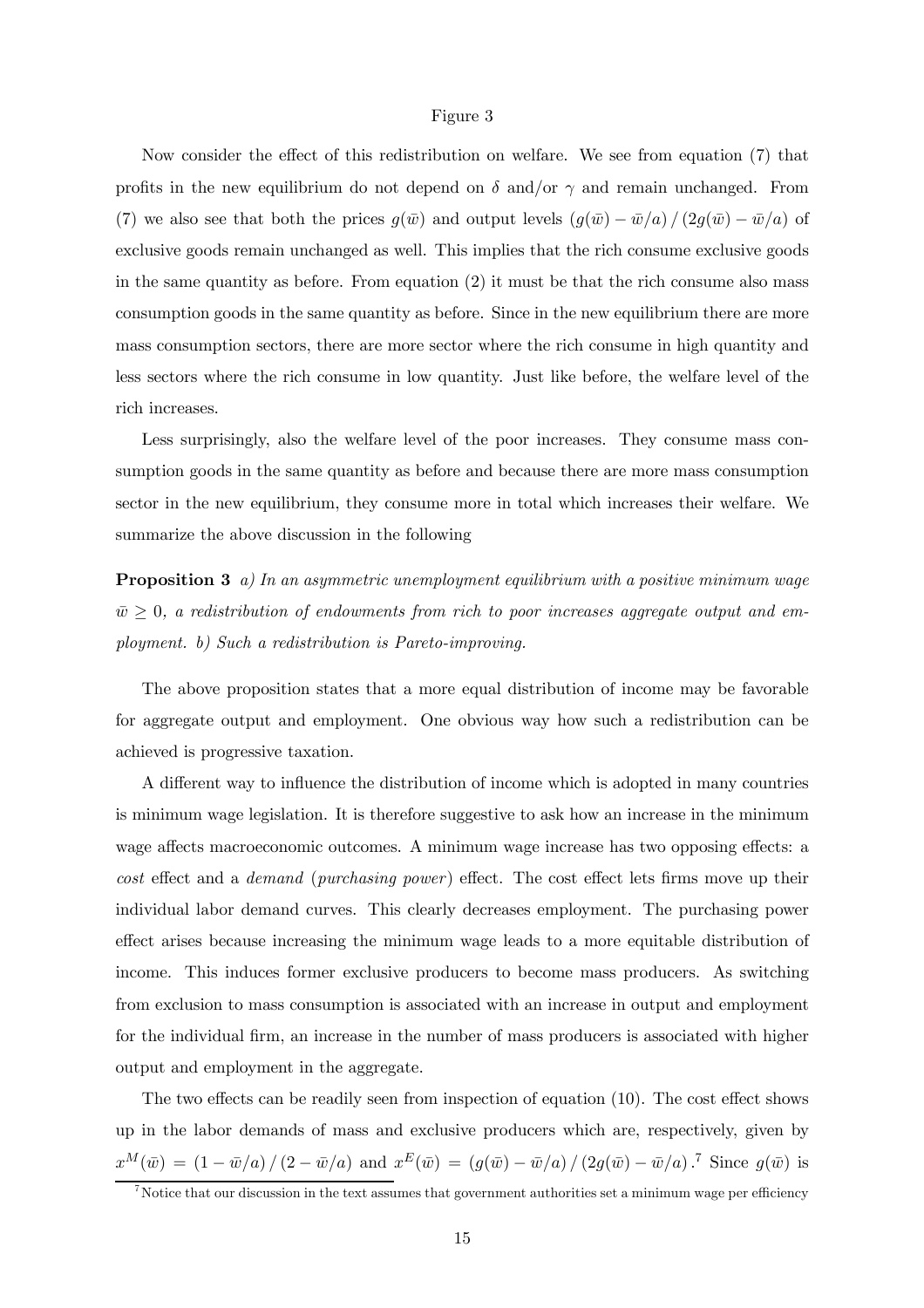falling in  $\bar{w}$ , it is immediately clear that increasing  $\bar{w}$  reduces the labor demands of exclusive and mass producers. The purchasing power effect shows up in the function  $n(u; \bar{w})$ . As long as the increase in  $\bar{w}$  increases in n (which holds for most parameter values), the purchasing power effect stimulates employment and output. The reason is the same as above. When a minimum wage increase changes the distribution in favor of the poor, the higher purchasing power of the poor gives firms an additional incentive to supply mass consumption rather than exclusive goods and switching from exclusion from mass consumption raises employment.

We can easily make these arguments using Figure 3. An increase in the minimum wage  $\bar{w}$  shifts the minimum wage floor in Figure 3 upwards, but does not affect the labor demand curve. The relative importance of cost- and purchasing power effect shows up in the slope of the labor demand curve. In Figure 3, the labor demand curve is downward sloping at the point of intersection. In that situation increasing the minimum wage reduces employment. In other words, the cost effect dominates. At lower wage levels, the labor demand curve has a positive slope. In that case, the purchasing power effect dominates and minimum wages increase aggregate employment.

Now consider the effects on consumer welfare. Recall that we have assumed that all household are equally affected by unemployment. When the demand effect dominates and unemployment decreases, all consumers benefit as they can better utilize their labor force and increase their income. When the cost effect dominates and unemployment increases, all households lose as their income is reduced.

**Proposition 4** a) An increase in the minimum wage has a cost effect, decreasing aggregate output and employment; and a demand effect increasing output and employment. b) An increase in the minimum wage is Pareto-improving if the demand effect dominates and is Paretoinferior when the cost effect dominates.

unit of labor  $\bar{w}$ . In reality, governments want to ensure a minimum wage income for the low qualified. Hence legistlation sets a wage floor on (hourly) earnings. Suppose minimum wage legistlation requires firms to pay at least  $\bar{w}$  to a full time worker and that the poor supply less efficiency units than the rich  $\delta < 1$ . In that case the legislation ensures a minimum wage income of  $\bar{w}$  for the poor and - since the poor supply  $\delta$  efficiency units of labor - implicitely establishes a compensation of  $\bar{w}/\delta$  per efficiency unit of labor. If the minimum wage is binding, market forces will lead to a situation where (rich and poor) workers earn the same wage per efficiency unit of labor. Since the rich supply  $(1 - \beta \delta)/(1 - \beta)$  efficiency units their compensation is  $\bar{w}(1 - \beta \delta)/(\delta (1 - \beta))$ . Hence, in the present context, setting a minimum labor labor income for low-income workers is identical to fixing the minimum wage per efficiency unit of labor which is discussed in the text.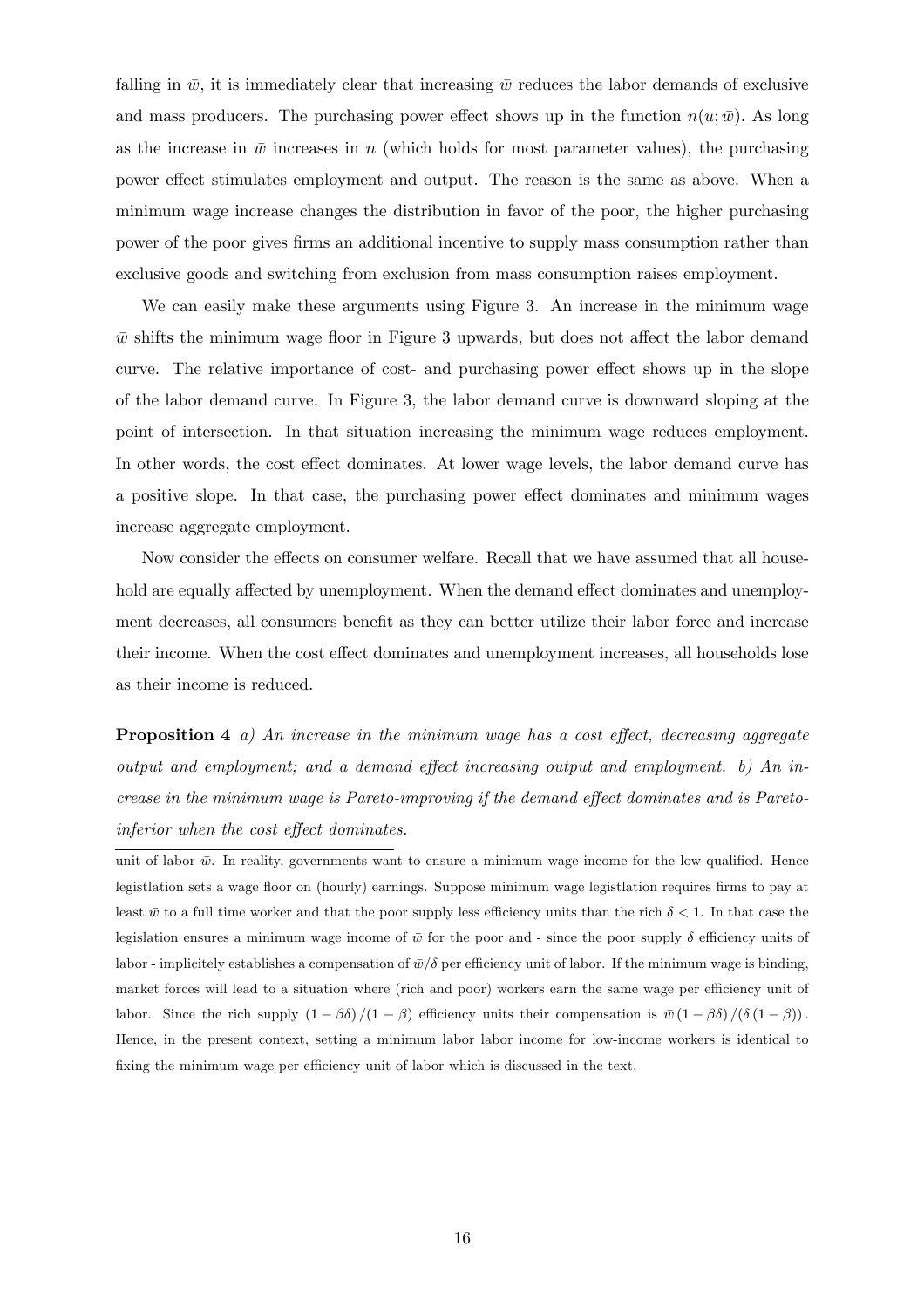### 6 Full employment

Now consider a full employment equilibrium. In such an equilibrium minimum wages do not bind and we have  $u = 0$  and  $w = w^*$  where  $w^*$  is the market clearing wage. From (10) we get an equation in the endogenous variable  $w^*$ 

$$
1 = L^D(w^*, 0). \tag{11}
$$

Figure 4 shows the equilibrium graphically. Labor supply, the left-hand-side of equation  $(11)$  is horizontal and the right-hand-side of equation  $(11)$  is downward sloping at high wage but may bend backward at lower wages. Figure 4 is drawn in such a way that there is unique equilibrium at point A. At this point the labor demand curve slopes downward. The latter situation also guarantees stability (in the sense that wages increases due to excess demand for labor pushes the economy closer towards the market clearing wage).

#### Figure 4

It is interesting to see how, under full employment, the fraction of mass consumption sectors and the distribution of income between wages and profits are affected by the extent of economic inequality. Let us again consider the effect of a redistribution from rich to poor by increasing  $\gamma$ and/or  $\delta$ . Such a redistribution increases  $\phi(w)$  and unambiguously increases n, see equilibrium condition  $(8)$ . This implies that, for a given wage w, a larger share of mass products increases the aggregate demand for labor. In terms of Figure 4, the labor demand curve shifts to the right. Since, the labor demand schedule cuts the labor supply curve from above, the new equilibrium is associated with a higher market clearing real wage  $w^*$ . A higher real wage is directly associated with a lower mark-up for mass producers  $1 - w^*/a$ . Because the price of exclusive goods  $q(w)$  depends negatively on w (see condition (7)), it follows that the exclusive producers' mark-up  $q(w^*) - w^*/a$  falls.

**Proposition 5** a) In an asymmetric equilibrium with full employment, an increase in inequality increases the extent of exclusion (decreases n). b) Increasing inequality increases mark-ups and profits, and decreases the real wage.

#### **Proof.** See Appendix.  $\blacksquare$

The economic intuition behind this result follows immediately from our previous analysis. A redistribution of income in favor of the poor creates an incentive for firms to adopt the mass consumption strategy. The rich loose purchasing power which, for a given  $n$ , decreases the profit of exclusive producers. Hence some firms will switch to the mass consumption strategy and increase their demand more labor. This drives up the real wage and decreases profit margins.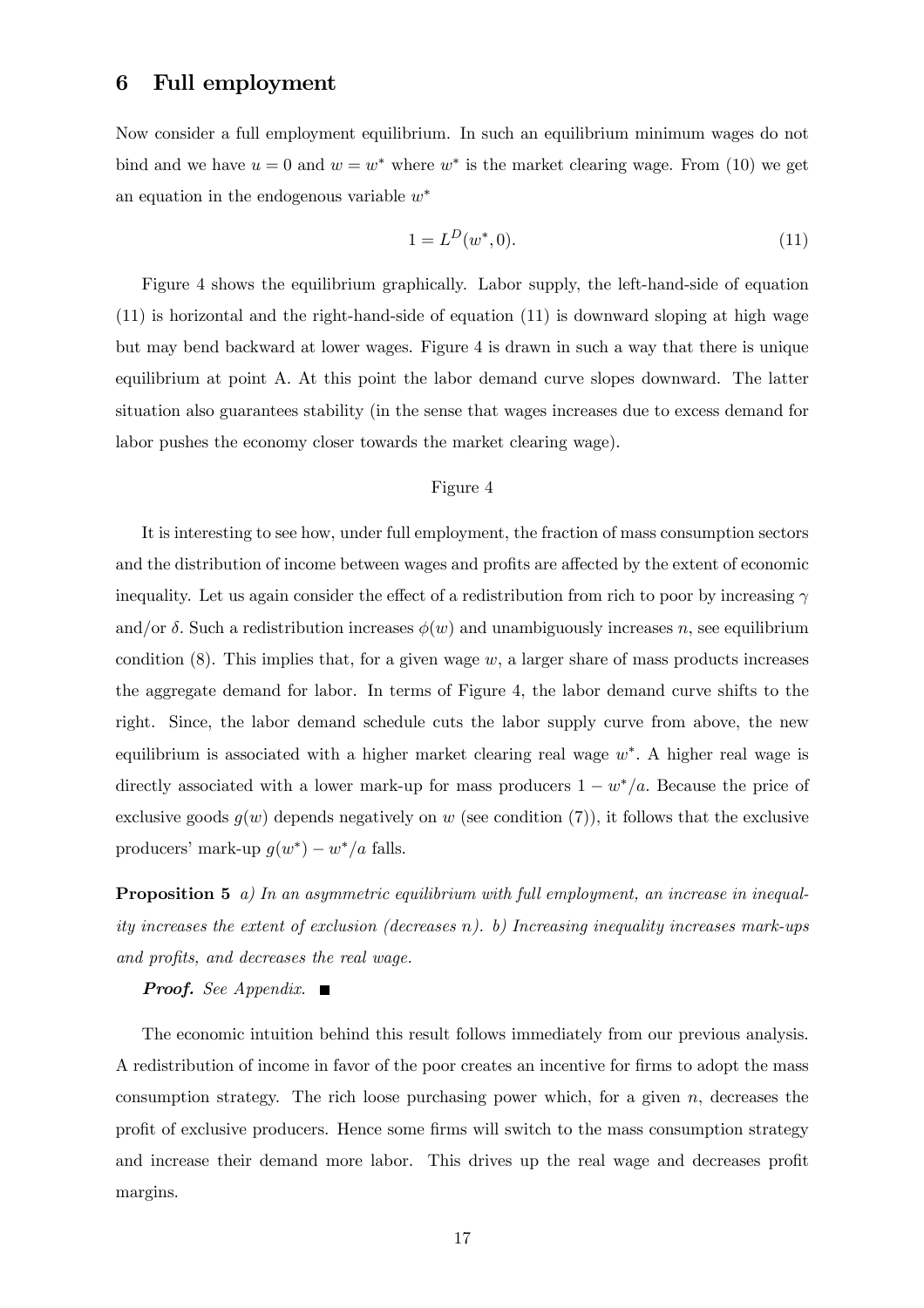## 7 Multiple equilibria

When the income ratio  $y_R/y_P = \phi(w, u)$  decreases in w, there is an additional factor affecting aggregate labor demand  $(9)$ . For lower levels of the real wage w, inequality is higher and thus the number of mass consumption goods  $n$  is lower. This additional effect decreases labor demand. As simulations show, this effect may be so strong such that the labor demand schedule bends backwards giving rise to multiple equilibria. Intuitively, in an equilibrium with low wage  $w$  inequality is high. This implies that many firms choose to sell to the rich only. However, this causes labor demand to be low which supporting an equilibrium where the wage rate is low. Instead, if the equilibrium wage is high, inequality and exclusion is on a low level such that labor demand is high supporting a high-wage equilibrium with full employment. As shown in Figure 5, equilibria with full employment and unemployment coexist: two equilibria feature full employment and one equilibrium is characterized by unemployment.

#### Figure 5

### 8 How general are our results?

In this paper we have presented an model where consumers have non-homothetic preferences and where the distribution of income plays a central role for aggregate employment. Our model has started out from simplifying assumptions. Let us briefly discuss the robustness of our results with respect to these assumptions.

Preferences In our model we have assumed a quadratic subutility function. We used the quadratic specification because it keeps the analysis simple and yields closed form solutions. The quadratic subutility function has two crucial properties. First, the marginal utility from consuming the first unit is finite,  $v'(0) = s < \infty$ . This is a necessary condition for an equilibrium where poor consumers are not able to afford all goods (i.e. the non-negativity constraint may become binding). Second, the quadratic specification implies that a linear demand curve of a particular consumer and a price elasticity of demand which decreases in consumed quantity. Denoting by  $\eta(c)$  the price elasticity of demand we have  $\eta(c)=(s-c)/c$  which is decreasing in  $c$ <sup>8</sup>

Our analysis extends in a straightforward way to the subclass of hyperbolic absolute risk aversion (HARA) preferences that feature  $v'(0) < \infty$ . HARA-preferences with that property

<sup>&</sup>lt;sup>8</sup>Note that the properties of a quadratic subutility function are quite different from those of the standard Dixit-Stiglitz formulation. In that case,  $v'(0) = \infty$ , so that even the poorest consumers purchases all goods that are supplied (albeit in tiny amounts); and the elasticity of demand  $\eta(c)$  is the same for all consumers, i.e. does not depend on consumed quantities.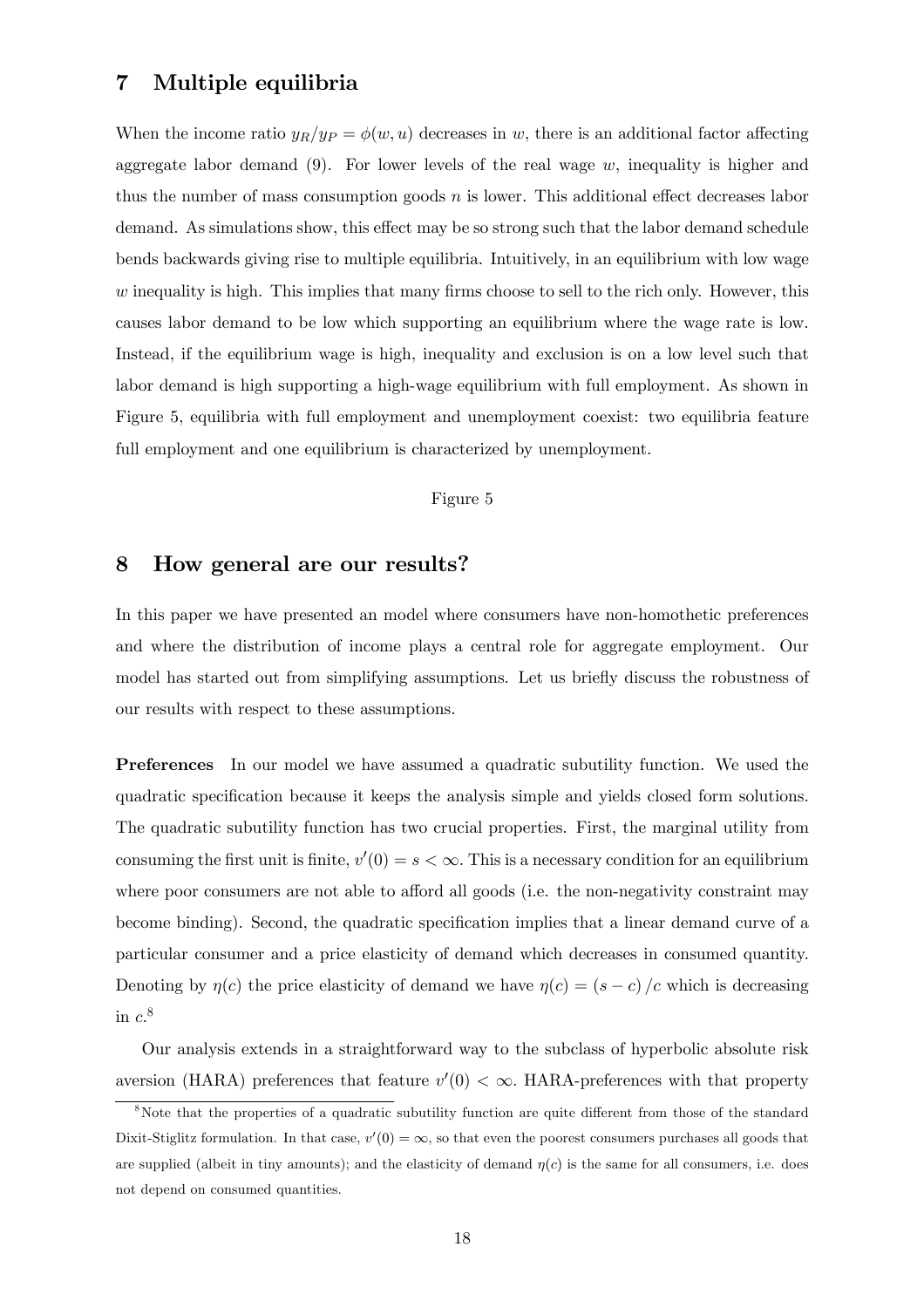also feature decreasing price elasticities along individual demand curves. Provided that this elasticity falls below unity at a finite  $c$ , both unemployment and full employment equilibria are possible under appropriate parameter values. We elaborate this in more detail in appendix D. Going beyond HARA, things become more complicated because the distribution of income does not only affect consumption along the extensive margin (how many consumers can purchase a certain good) but also the intensive margin. As Engel-curves are no longer affin-linear, market demand curves depend on the distribution of income even in symmetric equilibria.<sup>9</sup>

Entry An important assumption of our analysis was a fixed number of firms. What happens if we allow for entry? As the demand for labor is increasing in the number of firms, allowing entry is an obvious ways of eliminating unemployment. To see this, consider the original Dixit and Stiglitz (1977) framework in which homogeneous labor is used both in setting up new firms and in producing final output. In that case, low wages would eliminate unemployment by making entry of new firms very cheap. However, in reality may be difficult even if wages for homogenous labor are very low. Product market regulations and/or scarce resources (such as entrepreneurial talent, ideas, specific skills/technologies) could be reasons which entry is prohibitively expensive.

To illustrate that the flavor of our results survives also in more elaborate contexts, appendix C sketches a simple model with skilled and unskilled workers. Skilled workers are needed to create a new firm and both types of workers can be used to produce final output. We show that, if skilled workers are not a necessary input in final goods production, unemployment can arise even if the unskilled wage goes to zero. In that case, we are back in the model studied in section 6 and all results discussed there go through.

Factor substitution Our model has assumed that labor is the only production factor and that there is no possibility of factor substitution. Introducing capital into the picture does lead to a substantial change of our results. To see this, suppose output is produced with homogenous labor and physical capital using the production function  $a\tilde{F}(k,l)$ . With a given number of firms (and associated maximum level of employment), eliminating unemployment would require to reduce labor productivity. However, as long as labor has a positive marginal product, which increases in the capital stock, capital and labor will "compete" for employment. A higher (fully employed) capital stock will make things even worse: By increasing the productivity of workers the demand for labor will become even smaller. Therefore, not considering capital as

 $9$ Foellmi and Zweimüller (2004) analyze the impact of inequality on mark-ups in the context of a symmetric full employment equilibrium. It turns out that it depends on the curvature of the coefficient of absolute risk aversion,  $-v''(c)/v'(c)$ , whether higher inequality in the size distribution of income increases or decreases the mark-up.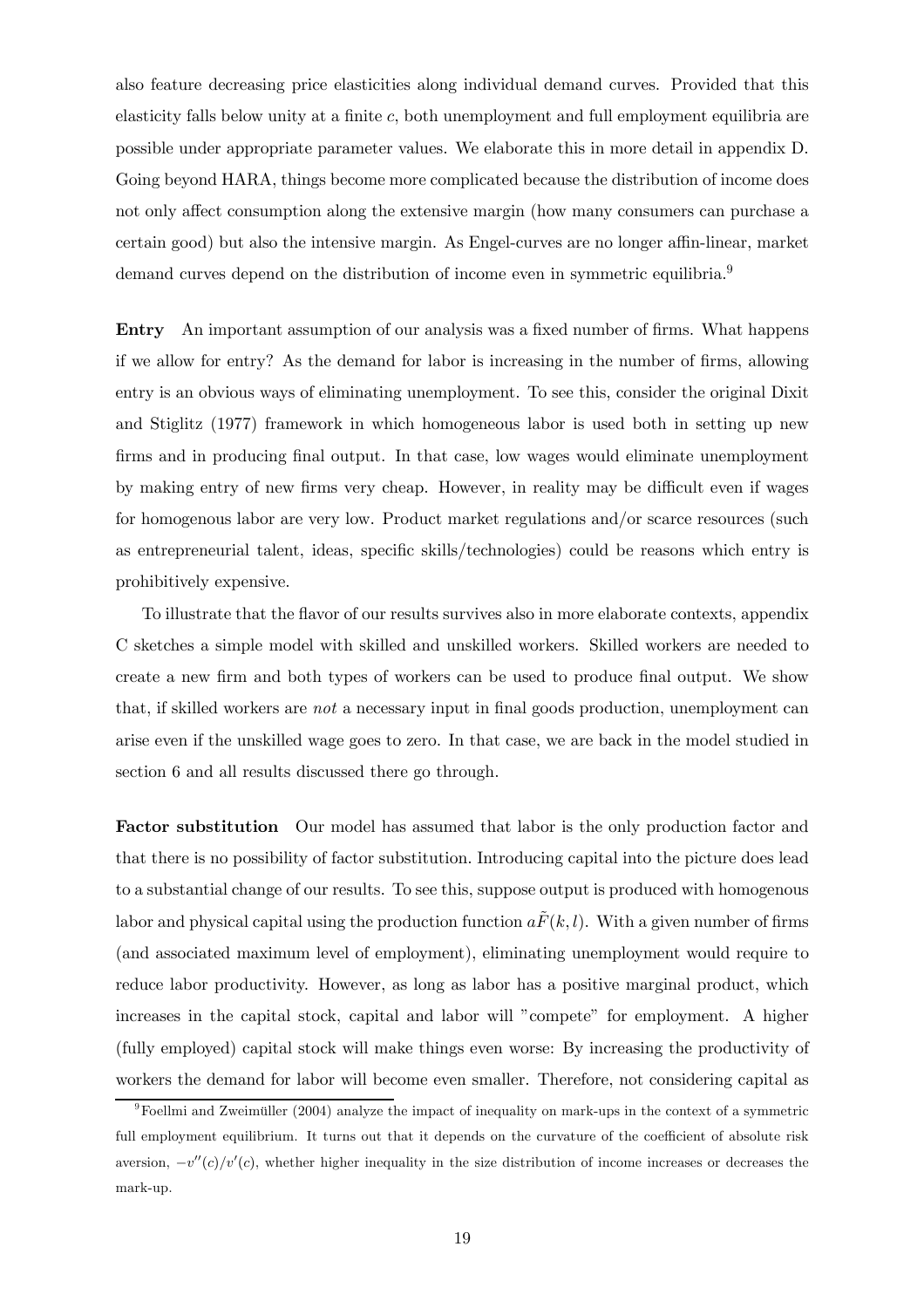a production factor and the associated possibility of factor substitution, while being essential for the details of the equilibrium, does not affect our general conclusion.

More general distributions A simplifying assumption of our analysis was that there are only two types of consumers, rich and poor. How would the analysis change by allowing for arbitrarily many groups? To get the intuition how the analysis extends to many groups, consider three groups. A candidate for a general equilibrium would be a situation where some firms sell only to the rich, other firms sell to the rich and the middle class and a final group of firms sells to all consumers. Whether or not such an equilibrium arises depends on how different the various groups are. When rich, middle class and poor differ only slightly, a symmetric equilibrium will arise. When the rich and the middle class are very similar, there will be a situation where the poor but not the middle class are excluded from some markets. When the poor and the middle class are very similar, the poor and the middle class are excluded from the same markets, and so on. It is obvious that this line of reasoning can be extended to the general case with  $x$  different groups of households. The equilibrium will be characterized by  $z \leq x$  different types of firms, where z is weakly smaller than x reflecting the fact that the market equilibrium merges very similar groups. Furthermore, a redistribution of income from richer to poorer households has analogous effects as the redistribution discussed in the two-group economy, provided the redistribution occurs between groups which are sufficiently different.

## 9 Conclusions

Recent macroeconomic analysis has focused on the role of consumer heterogeneity on aggregate outcomes. Our analysis extends this literature along two dimensions. First, our analysis explores the combination of non-homothetic preferences and monopolistic market power as the important channel by which economic inequality affects the general equilibrium. This channel has not been much studied in the literature which has emphasized capital market imperfections (e.g. Galor and Zeira, 1993) or political-economy considerations (e.g. Bertola, 1993) or some combination of the two (e.g. Bénabou, 1996). Second, we study how economic inequality affects the medium run, in particular, the level of aggregate employment and the allocation of labor across industries. This is different from the recent literature which has predominantly studied the effect of inequality in the context of long-run economic growth.

We introduced non-homothetic preferences in a very stylized way. Instead of CES-preferences we have assumed that preferences are quadratic. This seemingly minor change in assumptions changes the character of the general equilibrium. Sufficiently high inequality divides an oth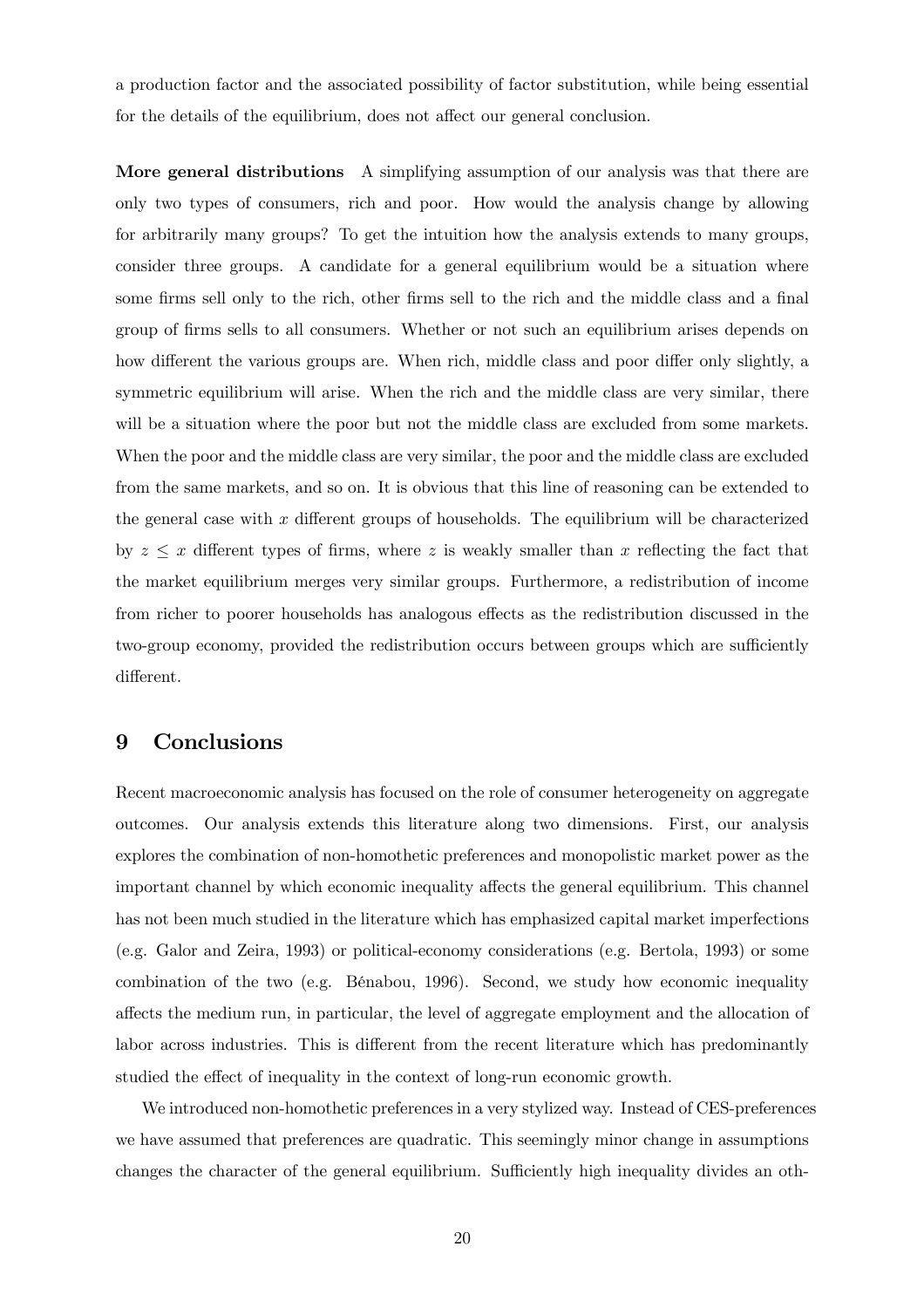erwise symmetric economy into mass consumption industries and exclusive industries; and it may lead to underemployment of the work force. Moreover, the model predicts that underemployment can be cured by redistributive policies; and that the effect of incomes policies (which increase wages at the expense of profits) is ambiguous due to the dual role of real wages as a cost- and a demand-factor. We have also shown that our results generalize to more general assumptions on preferences.

Our model could be extended in various directions. First, our model is static and it may be worthwhile to extend the analysis to a dynamic context. Allowing for innovation decisions brings interesting new elements into the picture. When new products are introduced, unemployment will eventually disappear. When more efficient production processes are implemented, however, unemployment will even increase for two reasons. On the one hand, higher productivity makes workers increasingly redundant. On the other hand, as unemployment hurts the poor disproportionately, the resulting increase in inequality depresses aggregate employment even further. A second potentially interesting extension concerns international trade. Our model is closed and opening it up for international trade would allow to explore the interaction between increasing returns and economic inequality as a determinant of trade flows. Inter alia this may provide a rationale for why terms of trade may be affected by demand considerations (such as the relative size of home markets) and income distribution.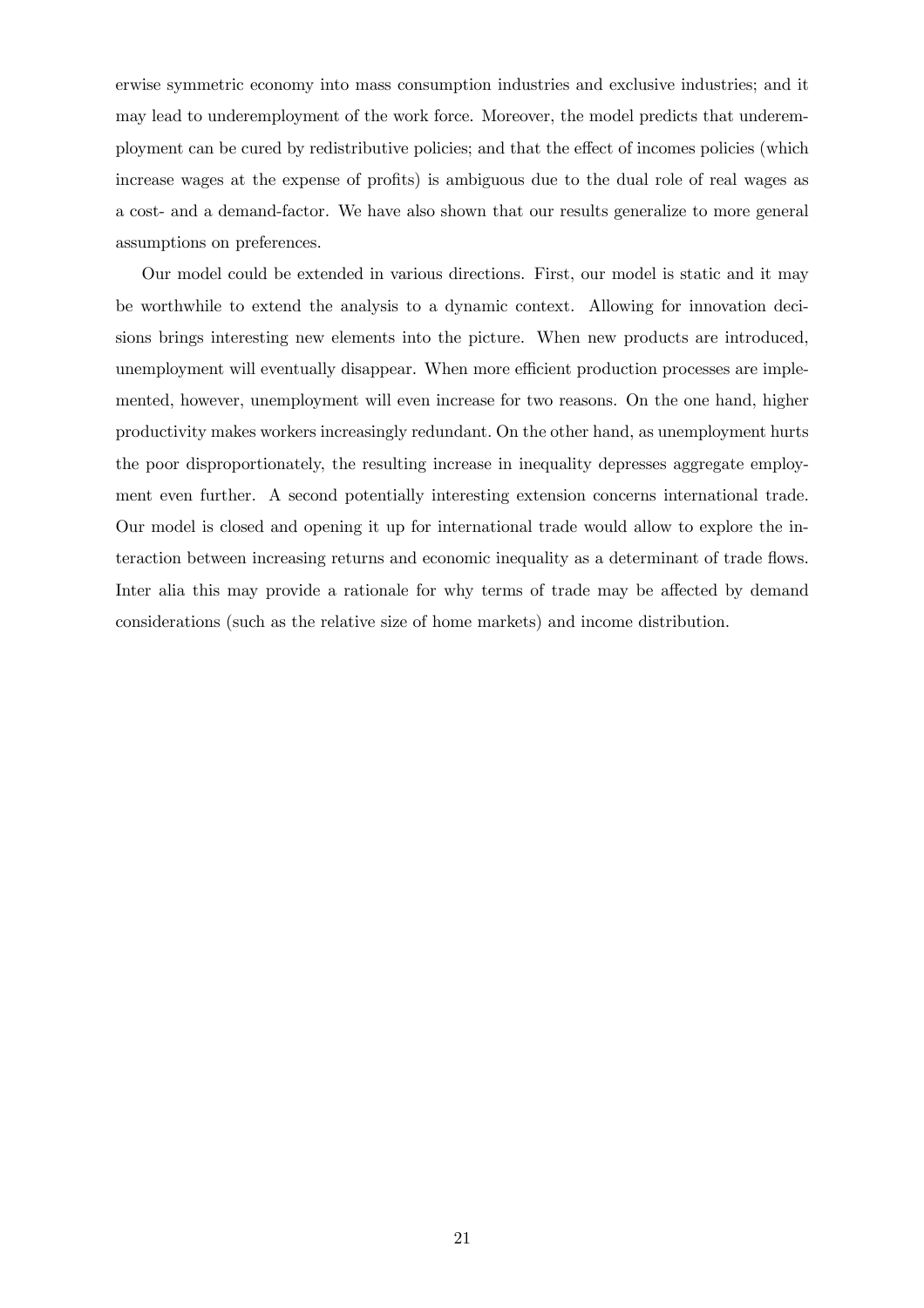## References

- [1] Bénabou, Roland (1996), Inequality and Growth, NBER Macroeconomics Annual, B. Bernanke and J. Rotemberg, eds., 11-74.
- [2] Bertola, Giuseppe (1993), "Factor Shares and Savings in Endogenous Growth," American Economic Review 83, 1184-1198.
- [3] Chou, Chien-fu and Gabriel Talmain (1996), "Redistribution and Growth: Pareto Improvements," Journal of Economic Growth 1, 505-523.
- [4] D'Aspremont, Claude, Rodolphe Dos Santos Ferreira, and Louis-André Gérard-Varet (1990), "On Monopolistic Competition and Involuntary Unemployment," Quarterly Journal of Economics 105, 895-919.
- [5] Dehez, Pierre (1985), "Monopolistic Equilibrium and Involuntary Unemployment," Journal of Economic Theory 36, 160-165.
- [6] Dixit, Avinash and Joseph Stiglitz (1977), "Monopolistic Competition and Optimum Product Diversity," American Economic Review 67, 297-308.
- [7] Falkinger, Josef (1994), "An Engelian model of growth and innovation with hierarchic demand and unequal incomes," Ricerche Economiche 48, 123-139.
- [8] Flam, Harry and Elhanan Helpman (1987), "Vertical Product Differentiation and North-South Trade," American Economic Review 76, 810-822.
- [9] Foellmi, Reto and Josef Zweimüller (2004), "Inequality, Market Power, and Product Diversity," Economics Letters 82, 139-145.
- [10] Foellmi, Reto and Josef Zweimüller (2006), "Income Distribution and Demand-Induced Innovations," Review of Economic Studies, forthcoming.
- [11] Galor, Oded and Omer Moav (2004), "From Physical to Human Capital Accumulation: Inequality and the Process of Development," Review of Economic Studies 71, 1001-1026.
- [12] Galor, Oded and Joseph Zeira (1993), "Income distribution and macroeconomics", Review of Economic Studies 60, 35-52.
- [13] Hart, Oliver (1982), "A model of imperfect competition with Keynesian features," Quarterly Journal of Economics 97, 109-138.
- [14] Lewbel, Arthur (2006), "Engel Curves," Entry for The New Palgrave Dictionary in Economics, 2nd edition.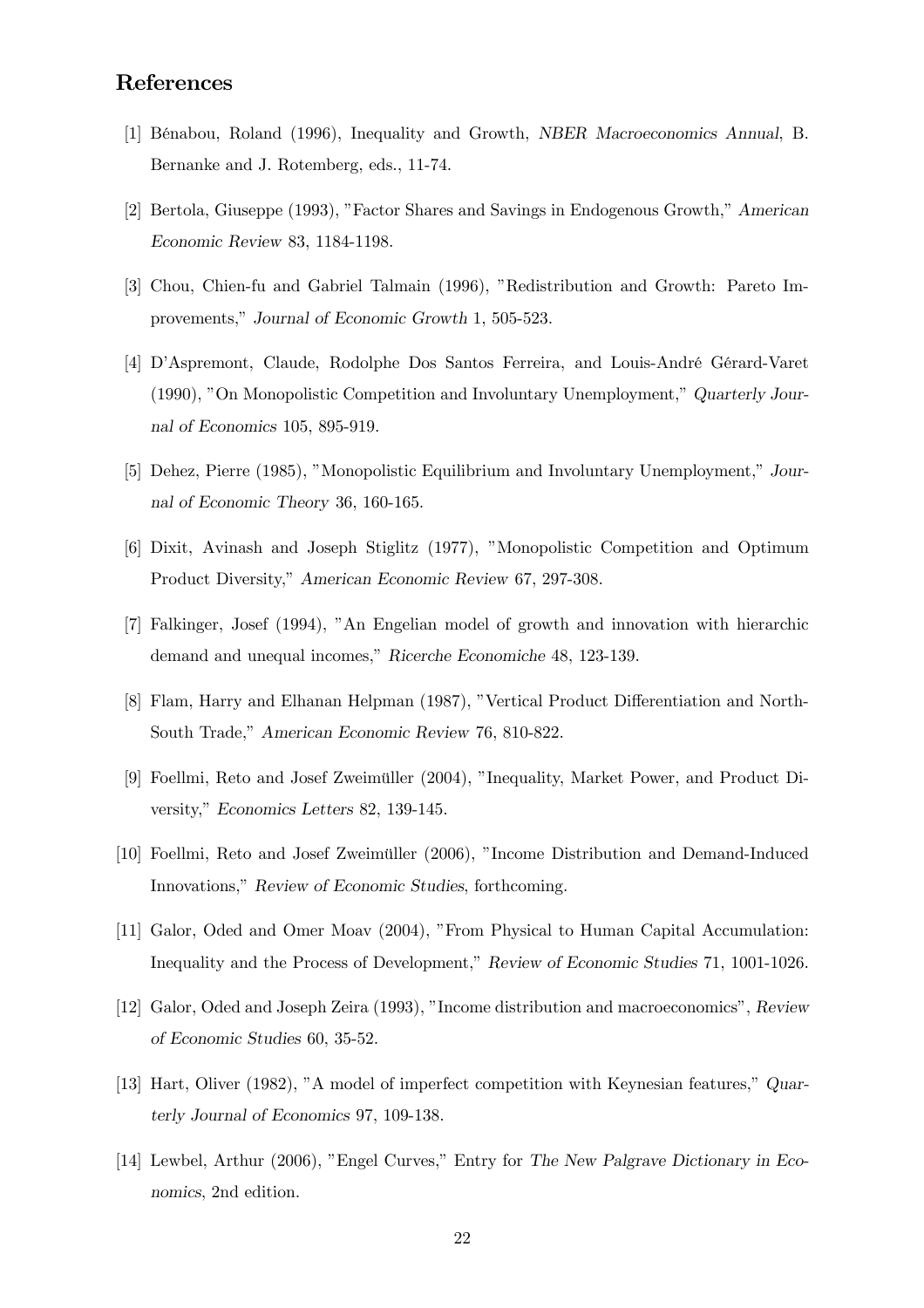- [15] Li, Chol-Won (1996), Inequality and Growth: A Schumpeterian Perspective, mimeo, University of Glasgow.
- [16] Matsuyama, Kiminori (2000), "A Ricardian Model with a Continuum of Goods under Nonhomothetic Preferences: Demand Complementarities, Income Distribution and North-South Trade," Journal of Political Economy 108, 1093-1120.
- [17] Matsuyama, Kiminori (2002), "The Rise of Mass Consumption Societies," Journal of Political Economy 110, 1035-1070.
- [18] Mitra, Devashish and Vitor Trindade (2005), "Inequality and Trade," Canadian Journal of Economics 38, 1253-1271.
- [19] Murphy, Kevin M., Shleifer, Andrei and Robert Vishny (1989), "Income distribution, market size, and industrialization," Quarterly Journal of Economics 104, 537-564.
- [20] Saint-Paul, Gilles (2006), "Distribution and Growth in an Economy With Limited Needs: Variable Markups and 'the End of Work'," Economic Journal 116, 382-407.
- [21] Silvestre, Joaquim (1990), "There may be unemployment when the labour market is competitive and the output market is not," Economic Journal 100, 899-913.
- [22] Silvestre, Joaquim (1993), "The Market-Power Foundations of Macroeconomic Policy," Journal of Economic Literature 31, 105-141.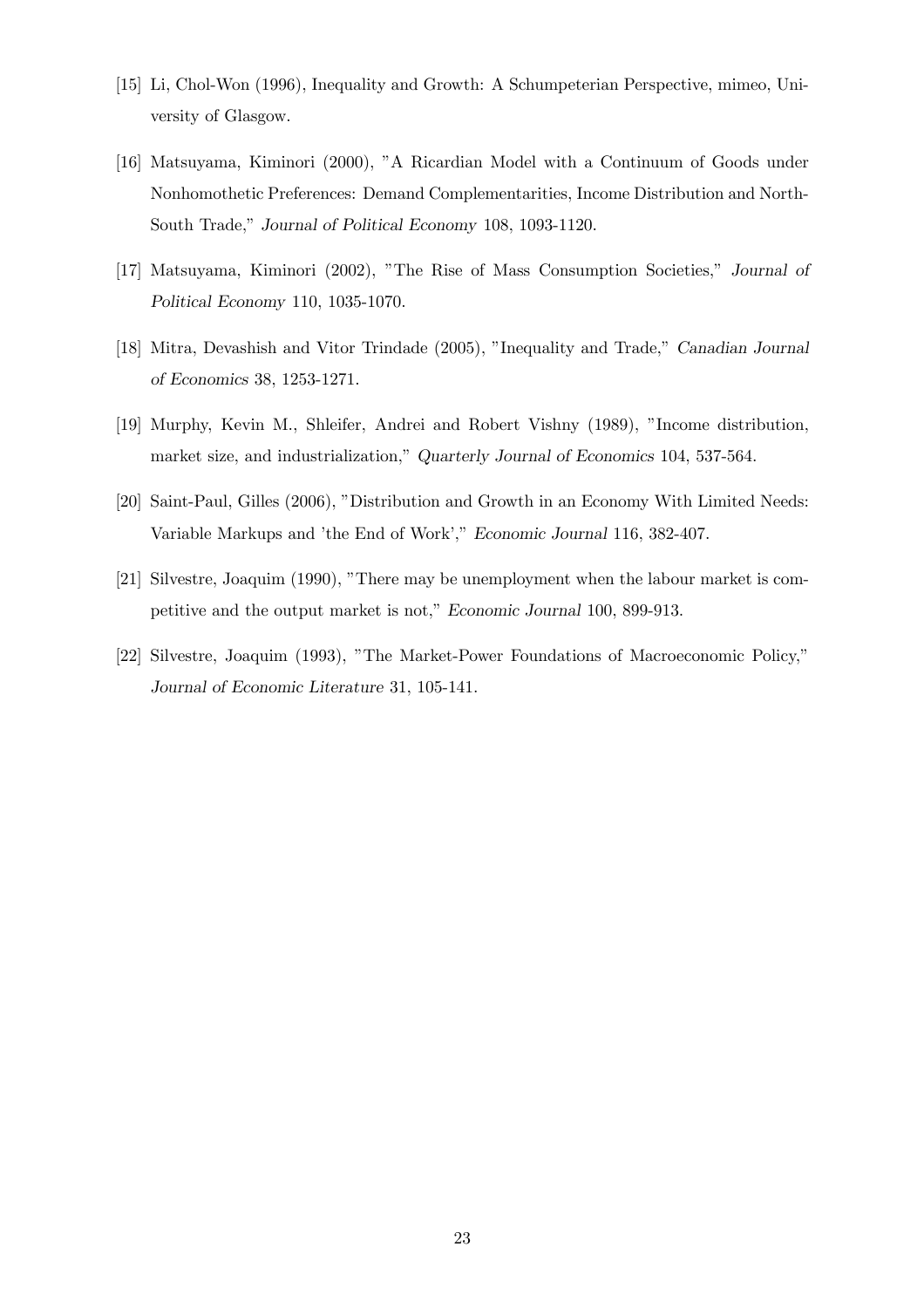## Appendix

**A. Proof of Lemma (1)** Maximizing the profit function  $[p(j) - w/a] x (p(j))$  using () it is straightforward to calculate the respective monopoly prices along these two segments as

$$
p(j) = \begin{cases} \bar{p} = \frac{1}{2} [w/a + s/\lambda_R] & \text{if only the rich buy,} \\ \underline{p} = \frac{1}{2} [w/a + s/(\beta \lambda_P + (1 - \beta)\lambda_R)] & \text{if all consumers buy.} \end{cases}
$$

We express the  $\lambda$ 's in terms of  $\bar{p}$ ,  $p$ , and w and substitute the resulting expressions into the individual demands (2). This yields

$$
c_P^E = 0,
$$
  
\n
$$
c_P^E = s - s \left[ \frac{1}{2\bar{p} - w/a} \right] \bar{p},
$$
  
\n
$$
c_R^E = s - s \left[ \frac{1}{2\bar{p} - w/a} \right] \bar{p},
$$
  
\n
$$
c_R^M = s - s \left[ \frac{1}{2\bar{p} - w/a} \right] \underline{p},
$$

where  $c_i^E$  denotes the quantity purchased by a consumer of type  $i \in \{R, P\}$  when the firm chooses the exclusive strategy (= charges the high price) and  $c_i^M$  denotes the respective quantities when the firm chooses the mass consumption strategy (= charges the low price). The equilibrium output of exclusive producers is  $x^E = (1 - \beta)c_R^E$  and of mass producers,  $x^M = \beta c_P^M + (1 - \beta)c_R^M$ . Using the above expressions for  $c_P^M$   $c_R^E$ , and  $c_R^M$  yields the values for  $x^E$  and  $x^M$ .

**B. Proof of Proposition 1** Selling exclusive goods yields market demand  $(1 - \beta)(s - \lambda_R p)$ . The profit maximizing price is  $(w/a + s/\lambda_R)/2$ , which yields profits

$$
\Pi^{E} = (1 - \beta) (s - \lambda_{R} w/a)^{2} / (4 \lambda_{R}).
$$

Selling mass consumption goods yields market demand  $s - [\beta \lambda_P + (1 - \beta) \lambda_R] p$ . The profit maximizing price is  $[w/a + s/(\beta \lambda_P + (1 - \beta) \lambda_R)]/2$ , which yields profits

$$
\Pi^M = \left[ s - (\beta \lambda_P + (1 - \beta) \lambda_R) w/a \right]^2 / \left[ 4 (\beta \lambda_P + (1 - \beta) \lambda_R) \right].
$$

In a symmetric equilibrium we must have  $\Pi^M \geq \Pi^E$  so that no firm has an incentive to deviate and adopt the exclusion strategy. In asymmetric equilibria, mass consumption producers and exclusive producers must earn the same profit  $\Pi^M = \Pi^E$ . A situation where  $\Pi^M < \Pi^E$  cannot be an equilibrium: no firm would sell to the poor, which would leave them with idle purchasing power and very high willingness to pay for some goods. Let us now find a condition under which no firm has an incentive to sell exclusively to the rich. For a given wage level  $w \geq w^*$  we evaluate equilibrium profits in a symmetric equilibrium where all firms have demand  $aL^{D}(w)/N$ and denote these profits by  $\tilde{\Pi}^E$  and  $\tilde{\Pi}^M$ . To eliminate  $\lambda_P$  and  $\lambda_R$  note that we can express the marginal utility of income as  $\lambda_i = s - \Delta_i a L^D(w)/N$ . Since  $\gamma \leq \delta$  we must have  $\Delta_P \leq \delta$ . To find a sufficient condition for an asymmetric equilibrium we evaluate the marginal utilities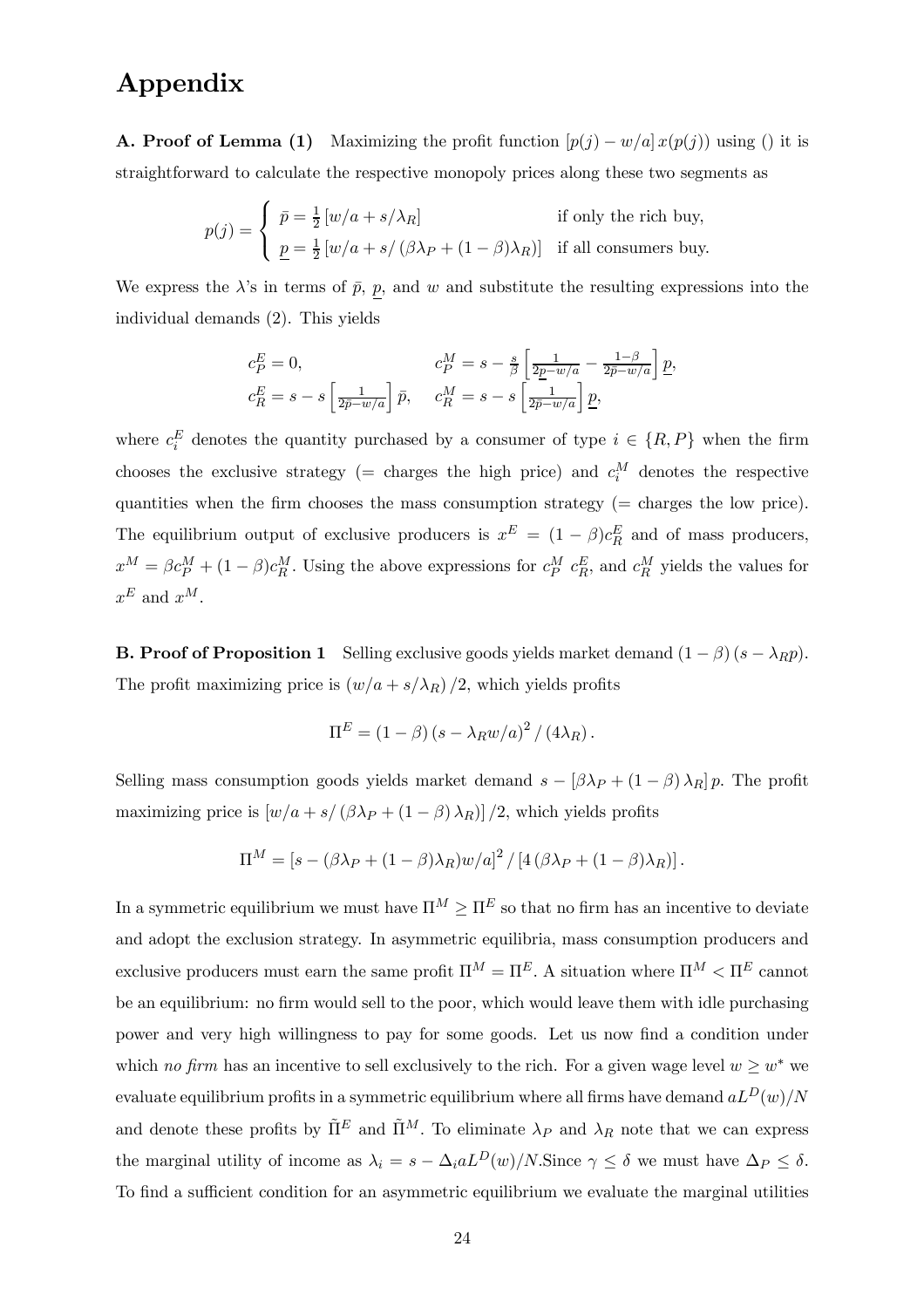of income at the lowest level of inequality, i.e., where  $\Delta_P = \delta$  and we get the critical profits levels  $\tilde{\Pi}^E$  and  $\tilde{\Pi}^M$  in terms of  $w$  and exogenous parameters

$$
\tilde{\Pi}^{E} = \frac{wa}{4N} \frac{(1-\beta) L^{D}(w)^{2} ((1+\Delta_{R}) sN - 2\Delta_{R} a L^{D}(w))^{2}}{(sN - aL^{D}(w))(sN - 2aL^{D}(w))(sN - \Delta_{R} a L^{D}(w))}, \text{ and } \tilde{\Pi}^{M} = \frac{wa}{N} \frac{L^{D}(w)^{2}}{sN - 2aL^{D}(w)}.
$$
\n(12)

The symmetric outcome is an equilibrium if, starting from a situation where all firms charge a price that attracts the whole customer base, no single firm has an incentive to deviate and adopt the exclusive good strategy. In other words, the inequality  $\tilde{\Pi}^E<\tilde{\Pi}^M$  must hold strictly. Using equations (12), noting that  $\Delta_R = (1 - \beta \delta) / (1 - \beta)$ , we get

$$
\beta < \frac{4\delta (1-z)^2}{4\delta^2 z (1-z) - 4\delta z + (1+\delta)^2}.\tag{13}
$$

where  $aL^{D}(w)/(sN) = (1 - w/a)/(2 - w/a) = z$  must hold in the labor market equilibrium. The right hand side of  $(13)$  is monotonically decreasing in z over the relevant range. Taking the derivative with respect to z gives  $-8(1-\delta)\delta(1-z)/(1+\delta(1-2z))^3 < 0$ . As  $\zeta = L^D(w)z < z$ , the condition in proposition 1 is sufficient.

C. Entry with skilled labor input Assume there are skilled and unskilled workers. G units of skilled labor are needed to set up a new firm. Final output is produced with skilled and unskilled labor using the CRS technology  $y = aF(h_Y, l)$  where  $h_Y$  and l. Aggregate production employment equals  $H_Y = Nh_Y$  for the skilled and  $L = Nl$  for the unskilled. The production function has an associated marginal cost function which we denote by  $mc \equiv$  $(w_H/a) \cdot c(w_L/w_H)$ , with  $c' > 0$  where  $w_L$  and  $w_H$  denote the skilled and unskilled wage, respectively. In equilibrium, all firms choose the same factor intensity  $H_Y/L$  and the wage ratio must satisfy the condition  $w_L/w_H = F_L(h_Y, l)/F_H(h_Y, l) = \varphi(H_Y / L)$  with  $\varphi' > 0$ . All other elements of the model are unchanged.

The model has four endogenous variables: mc, n,  $H_Y$ , and M. The equilibrium conditions are  $(7)$  (where w is now replaced by mc), the resource constraint which now changes to  $aF(H_Y, (1-u)L) = s(N+M) [n (1-mc)/(2-mc) + (1-n)(1-\beta) (g(mc) - mc) / (2g(mc) - mc)]$ the zero-profit condition now given by  $w_H G = \Pi(mc)$ , and the feasible number of entrants  $M = G(H - H_Y)$ . We get rid of  $w_H$  by using  $w_H = a \cdot mc/c(\varphi(H_Y/L))$  to obtain  $a \cdot mc \cdot G \cdot$  $c (\varphi (H_Y/L))^{-1} = s (1 - mc)^2 / (2 - mc).$ 

We can now easily solve the model by focusing on two equations (the free-entry condition and the resource constraint) in the two unknowns mc and  $H<sub>Y</sub>$ . The right-hand-side of the free-entry condition decreases in mc and the left-hand-side decreases in  $H_Y/L$  which defines a monotonically increasing curve in the  $(H_Y, mc)$  space. The resource constraint defines a (non-monotonic or upward sloping) curve in  $(H_Y, mc)$  space.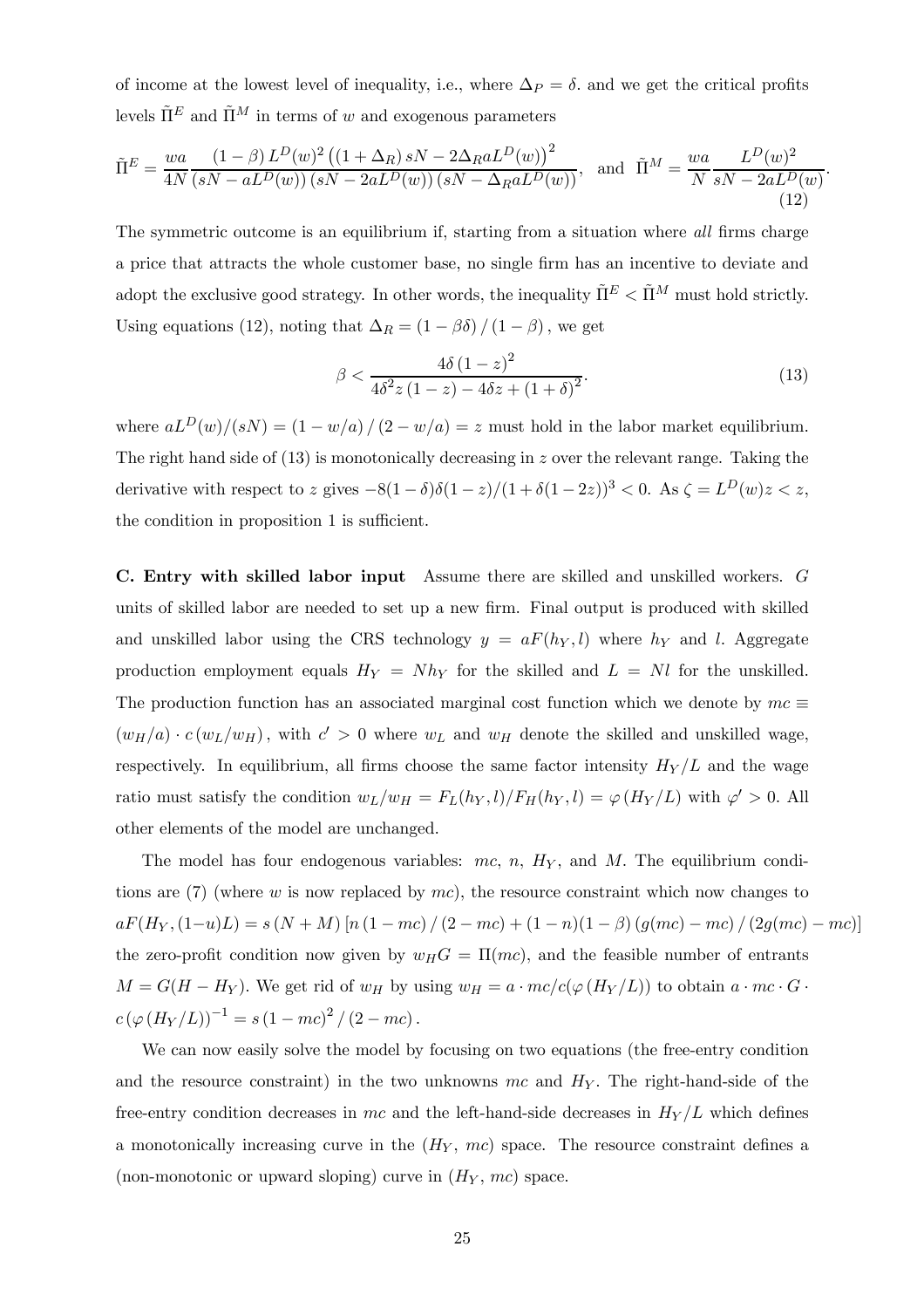**Proposition 6** There exists an equilibrium with  $H_Y \geq 0$ . a) If the elasticity of substitution  $\varepsilon$  between production factors is between zero and one,  $0 < \varepsilon \leq 1$ ,  $H_Y > 0$  and there is no unemployment among the low skilled. b) If  $\varepsilon > 1$ , there may be unemployment. Unemployment arises if  $sGH(1+\vartheta-\beta)/2 < aF(0,L)$ .

Proof. Existence. The slope of the equilibrium curves is discussed above. The labor demand curve crosses the  $H_Y$  - axis at  $aF(H_Y, L)/(sG(H - H_Y)) = (1 - \beta)/2$  which must occur at a  $\widehat{H}_Y < H$ . If the curves do not cross,  $H_Y = 0$  in equilibrium.

a. When intercept of the resource constraint at the mc-axis exceeds that of the free entry curve,  $H_Y > 0$  must hold in equilibrium. To see this note first, if  $\varepsilon \leq 1$ , the resource constraint only holds true for  $H_Y = 0$  when  $mc = 1$ . On the other hand, both factors are necessary in production or  $F(0, L) = 0$ . In that case  $c (\phi(0)) = c(0) = 0$ , hence the value of marginal costs mc satisfying the free-entry condition goes to zero when  $H_Y$  approaches zero.

b. If  $\varepsilon > 1$ , positive production can be achieved using one factor only  $F(0, L) > 0$ . In a possible unemployment equilibrium, mark-ups are infinite and aggregate demand for low skilled labor equals  $GH (1 + \vartheta - \beta) s/2$ . If this number falls short of  $aF(0, L)$ , there is unemployment with a zero wage.  $\blacksquare$ 

If skilled workers are a necessary input in the production of final output ( $\varepsilon \leq 1$ ) unemployment cannot arise when the labor market is perfect. If skilled workers are not a necessary input, however, unemployment can arise even if the unskilled wage goes to zero. In that case, the productivity of the unskilled is  $aF(0, L)$ . The maximum number of entrants is pinned down by the stock of high skilled workers,  $M = GH$ , and the total number of firms is given by  $GH + N$ . In that case, we are back in the model studied in section 6.

**D.** More general preferences We show the following: With HARA preferences and  $v'(0)$ finite, more inequality raises markups in a unique asymmetric equilibrium.

When preferences are HARA,  $v(.)$  is given by  $v'(c) = (c/\sigma + s)^{-\sigma}$  with  $s > 0$  and  $\sigma \in \mathbb{R}$ . Note that we get for  $\sigma = -1$  the quadratic utility function used above. The assumption of  $s > 0$  guarantees that  $v'(0)$  is finite. The elasticity of substitution equals  $c/(c/\sigma + s)$  which is monotonically increasing in c.

We will consider an asymmetric equilibrium with *full* employment. Note that unemployment equilibria are possible when the demand curve exhibits a revenue maximum when the elasticity of substitution  $-v'(c)/(v''(c)c)$  falls below unity at some finite c (which occurs if and only if  $\sigma < 1$ ). The generalized Stone-Geary with  $\sigma < 1$  and negative consumption requirement satisfies this property, for example.

Denote by  $x^E$  and  $x^M$  consumption of mass and exclusive goods, respectively. Instead of the price of mass consumption goods, we now normalize marginal costs  $w/a = 1$  and get the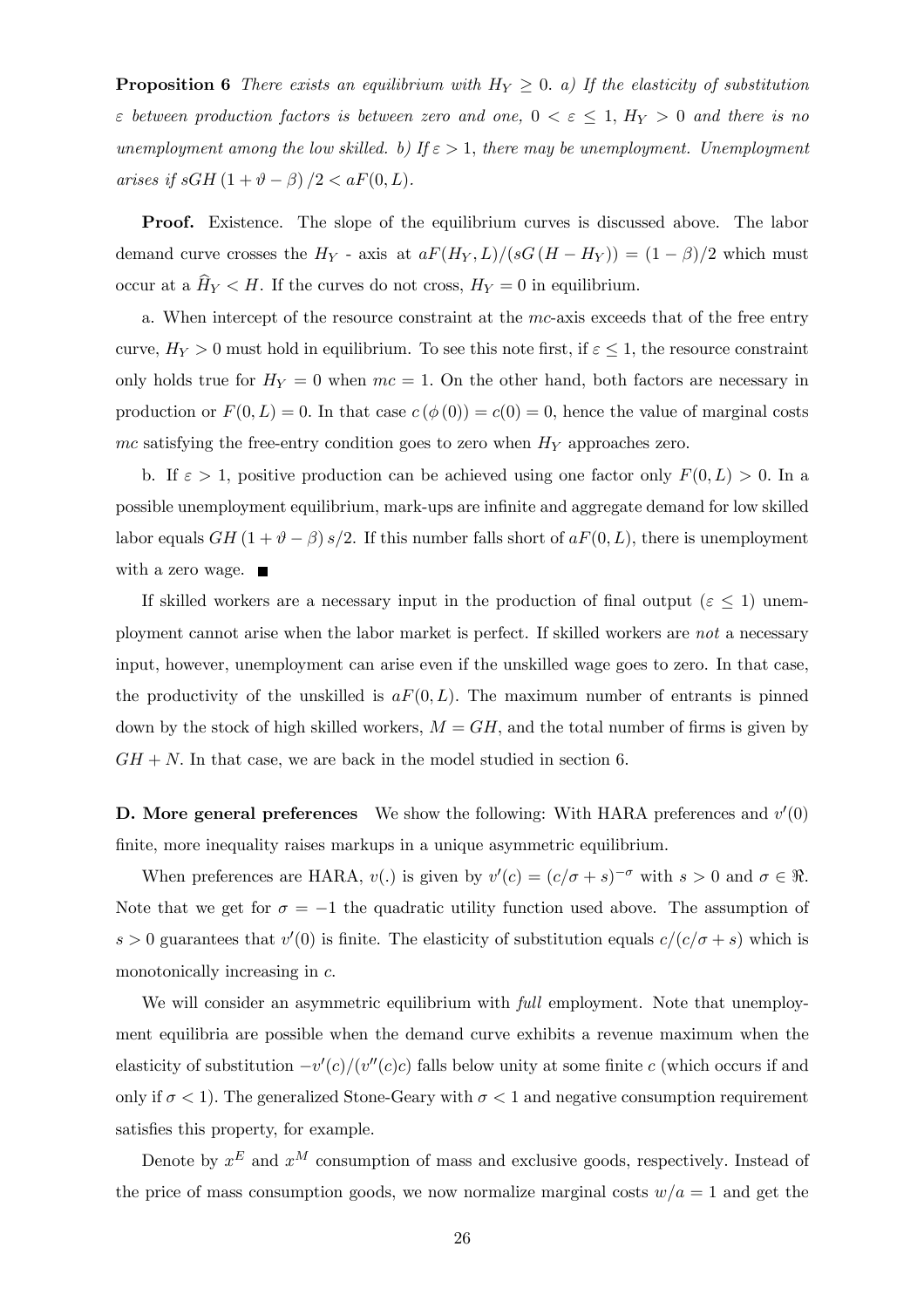following Lerner indices

$$
\frac{\bar{p}-1}{\bar{p}} = \frac{x^E(1-\beta)}{x^E(1-\beta)/\sigma + s} \tag{A1}
$$

and

$$
\frac{\underline{p}-1}{\underline{p}} = \frac{x^M}{x^M/\sigma + s}.
$$
\n(A2)

The profit arbitrage condition is given by

$$
\left(\underline{p} - 1\right)x^M = \left(\bar{p} - 1\right)x^E. \tag{A3}
$$

For simplicity, we consider a full employment equilibrium, hence the aggregate resource constraint reads

$$
nx^M + (1 - n)x^E = 1.
$$
 (A4)

Now consider a rise in inequality. In a unique equilibrium, more inequality leads to more exclusion, i.e., a decrease in n. Assume to the contrary that  $\bar{p}$  falls. By (A1),  $x^E$  must also decrease. (A3) then implies that  $(p-1) x^M$  falls. From (A2) we know, however, that p and  $x^M$  are positively related. Therefore, both p and  $x^M$  must decrease. Taken together  $nx^M + (1-n)x^E$  must fall (recall that  $x^M > x^E$ ). But this contradicts the aggregate resource constraint (A4). Hence, we conclude  $\bar{p}$  must increase. By the same reasoning,  $x^E$  and therefore  $p$  and  $x^M$  must increase. Thus, markups rise.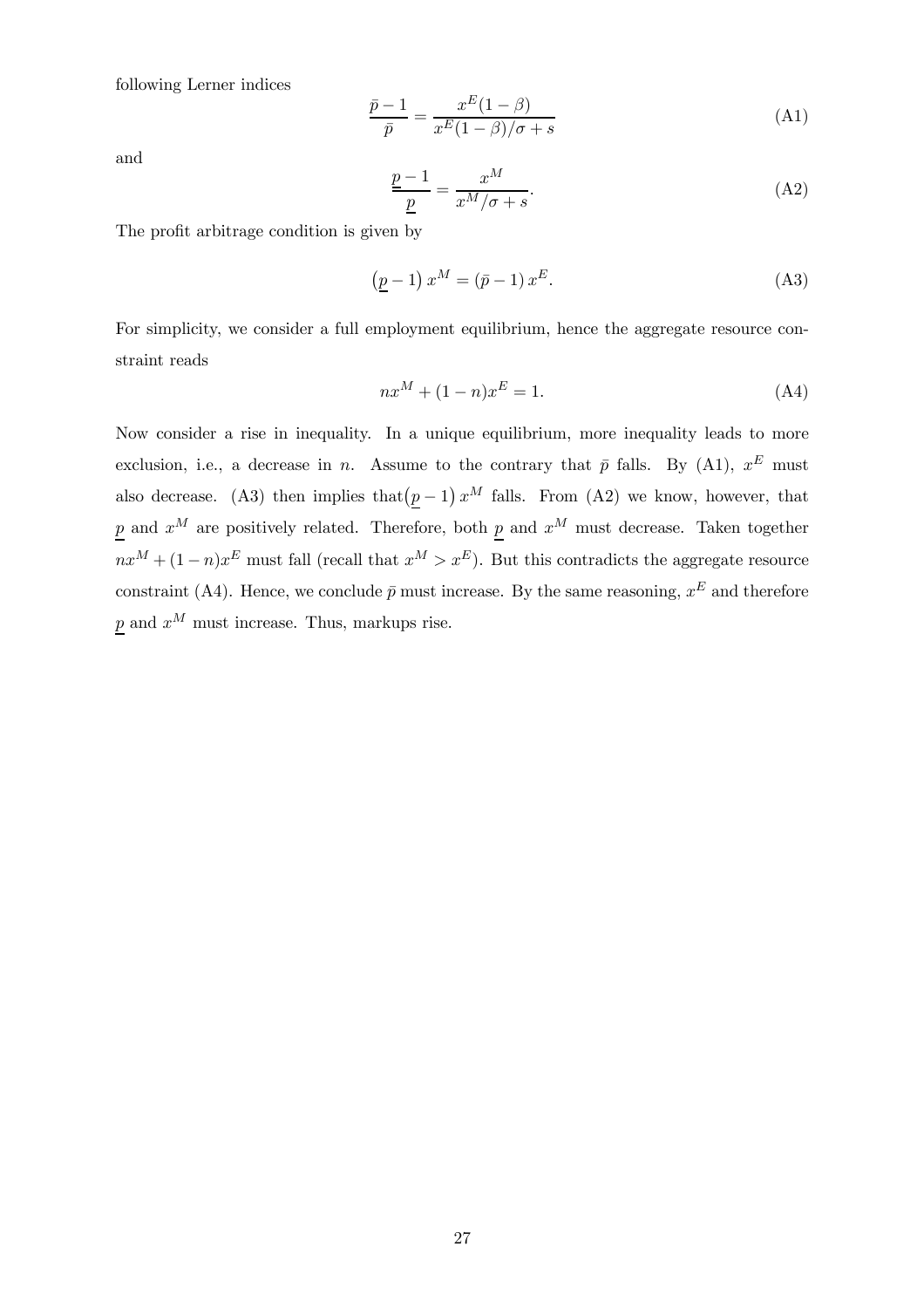

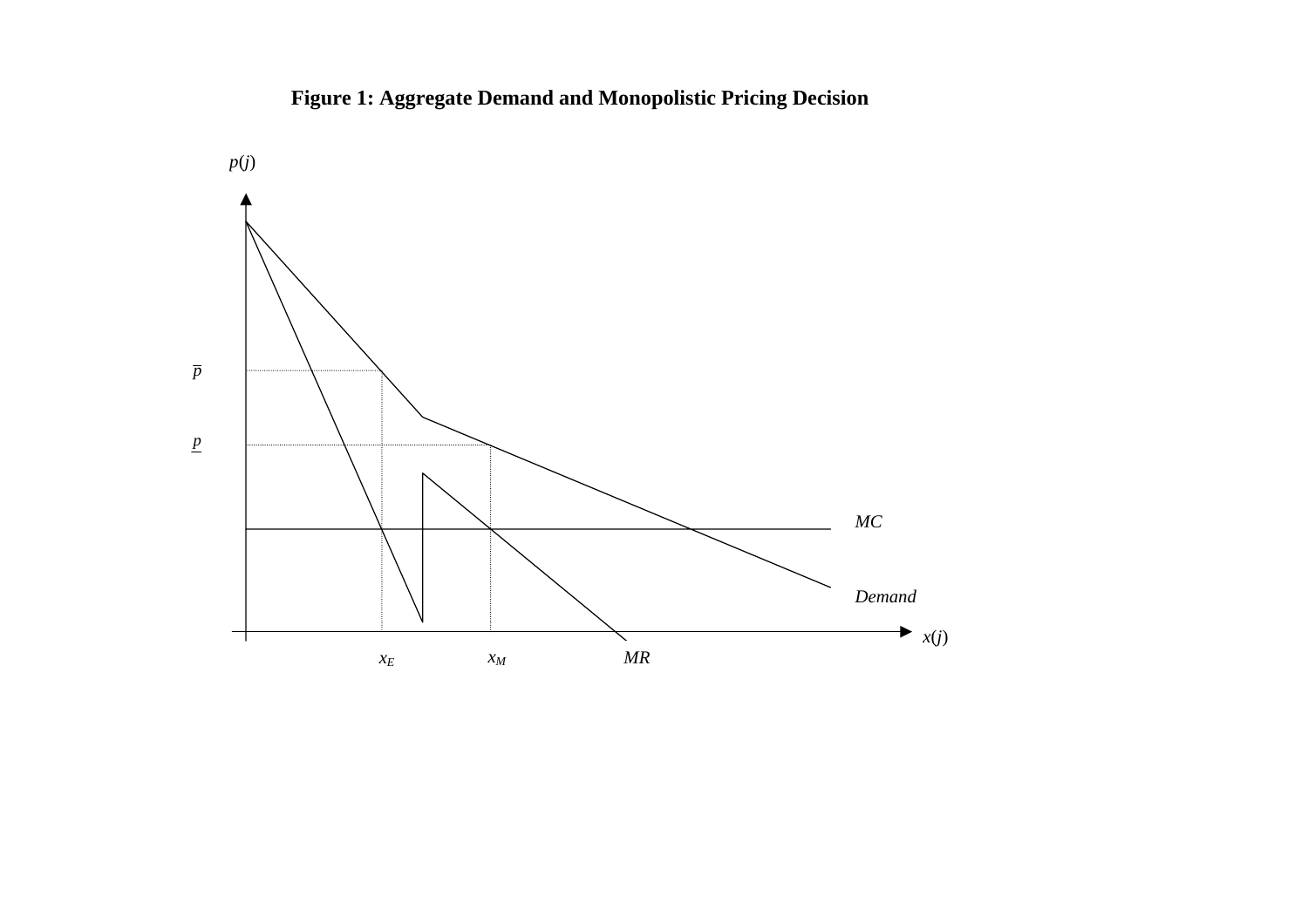# **Figure 2: Equilibrium with Unemployment**

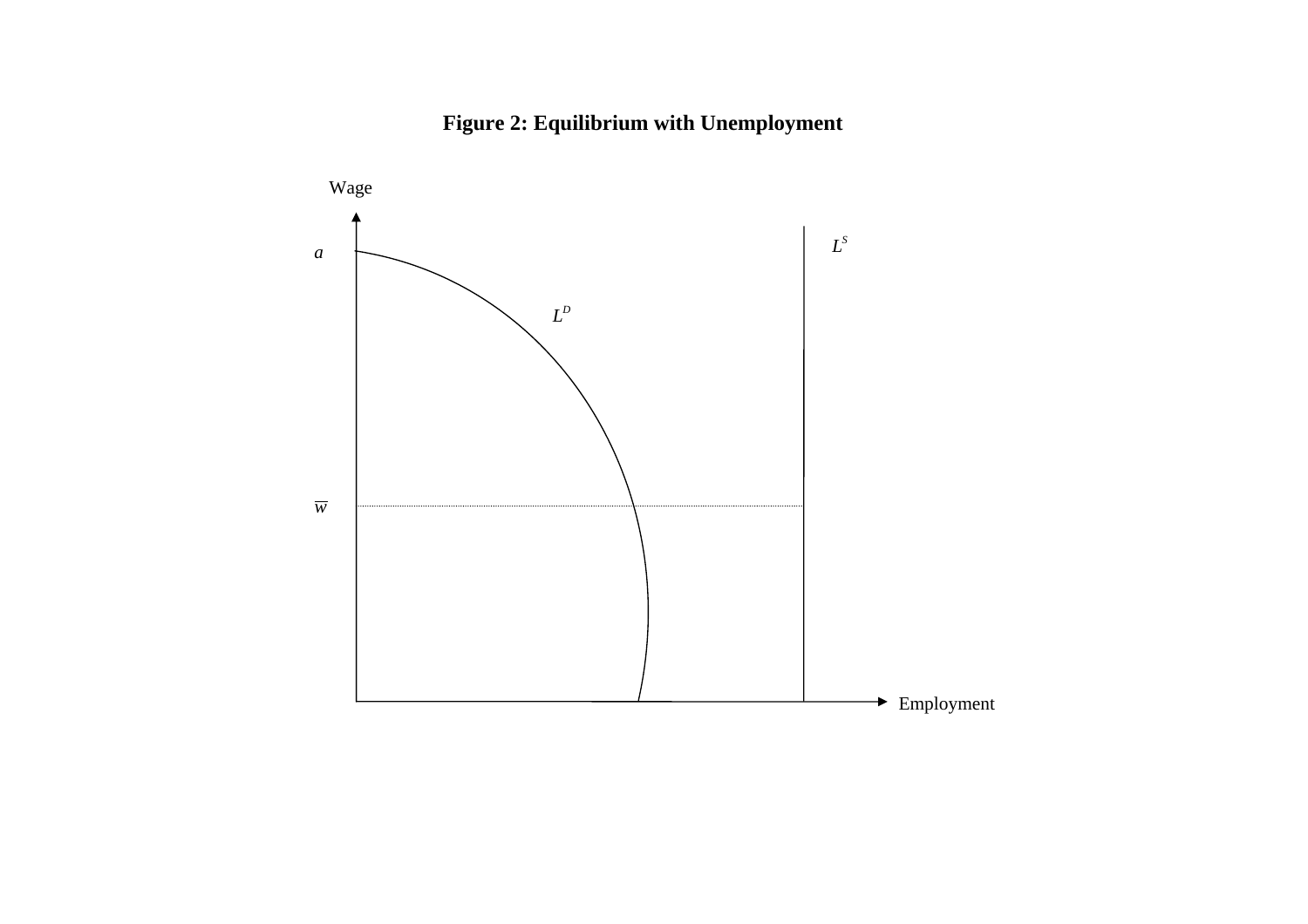# **Figure 3: Impact of More Inequality**

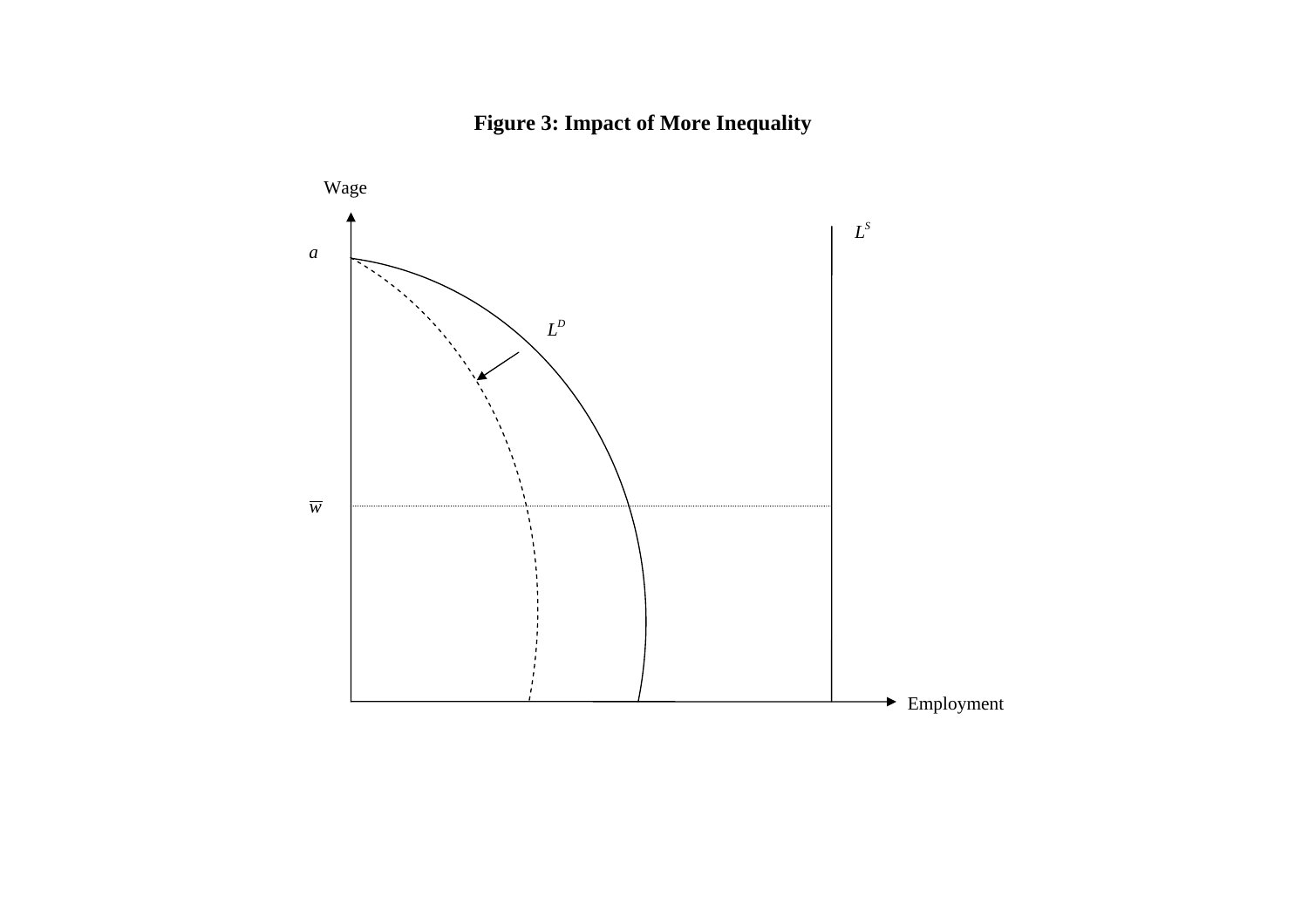# **Figure 4: Full Employment Equilibrium**